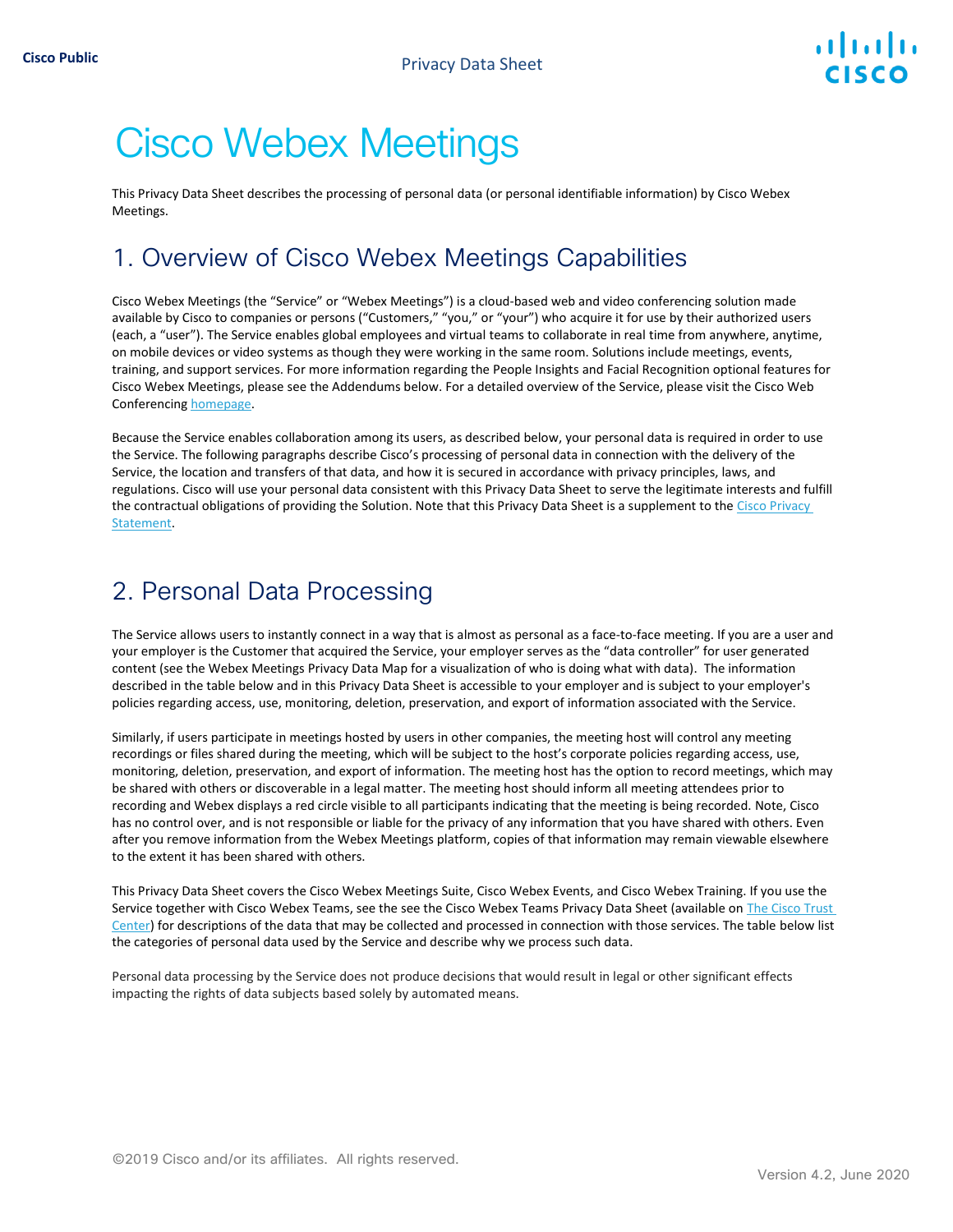#### **Cisco Public Cisco Public Cisco Public Cisco Public Cisco Public Cisco Public Cisco Public Cisco Public Cisco Public Cisco Public Cisco Public Cisco Public Cisco Public Cisco Public Cisco Publi**

|  | ahah         |  |
|--|--------------|--|
|  | <b>CISCO</b> |  |

| <b>Personal Data Category</b> | <b>Types of Personal Data</b>                                                                                                                                                                                                                                                                                                                                                                                                                                                                                                                                                                                                                                                                                                                                                                                                                                                                                                                                                                                                                                                                                                                                                         | <b>Purpose of Processing / Legitimate Interest</b>                                                                                                                                                                                                                                                                                                                                                                                                                                                                                                                                                                                                                                                                                                      |
|-------------------------------|---------------------------------------------------------------------------------------------------------------------------------------------------------------------------------------------------------------------------------------------------------------------------------------------------------------------------------------------------------------------------------------------------------------------------------------------------------------------------------------------------------------------------------------------------------------------------------------------------------------------------------------------------------------------------------------------------------------------------------------------------------------------------------------------------------------------------------------------------------------------------------------------------------------------------------------------------------------------------------------------------------------------------------------------------------------------------------------------------------------------------------------------------------------------------------------|---------------------------------------------------------------------------------------------------------------------------------------------------------------------------------------------------------------------------------------------------------------------------------------------------------------------------------------------------------------------------------------------------------------------------------------------------------------------------------------------------------------------------------------------------------------------------------------------------------------------------------------------------------------------------------------------------------------------------------------------------------|
| Registration Information      | $\bullet$<br>Name<br><b>Email Address</b><br>$\bullet$<br>Password<br><b>Public IP Address</b><br>٠<br><b>Browser</b><br>٠<br>Phone Number (Optional)<br>$\bullet$<br>Mailing Address (Optional)<br>٠<br>$\bullet$<br>Geographic region<br>Avatar (Optional)<br>$\bullet$<br><b>Billing Information</b><br>$\bullet$<br>User information included in the<br>$\bullet$<br>Customer's Active Directory (if<br>synched)<br>Unique User ID (UUID)<br>$\bullet$                                                                                                                                                                                                                                                                                                                                                                                                                                                                                                                                                                                                                                                                                                                            | We use Registration Information to:<br>Provide you with the Service<br>$\bullet$<br>$\bullet$<br>Enroll you in the Service<br>$\bullet$<br>Display your user avatar identity to other users<br>$\bullet$<br>Make improvements to the Service and other Cisco<br>products and services<br>Provide you support<br>$\bullet$<br>Notify you about features and updates<br>$\bullet$<br>Customer relationship management (e.g., transactional<br>$\bullet$<br>communication)<br>$\bullet$<br>Authenticate and authorize access to your account<br>Bill you for the Service<br>$\bullet$<br>Display directory information to other Webex users<br>$\bullet$<br>$\bullet$<br>Provide step-by-step guidance on how to use Webex<br>online via WalkMe (optional) |
| Host and Usage<br>Information | $\bullet$<br><b>IP Address</b><br>User Agent Identifier<br>٠<br>$\bullet$<br>Hardware Type<br>Operating System Type and Version<br>٠<br><b>Client Version</b><br>$\bullet$<br>IP Addresses Along the Network<br>$\bullet$<br>Path<br>MAC Address of Your Client (As<br>$\bullet$<br>$\bullet$<br>Applicable)<br>Service Version<br>٠<br>$\bullet$<br><b>Actions Taken</b><br>Geographic Region<br>٠<br>Meeting Session Information (title,<br>$\bullet$<br>date and time, frequency, average<br>and actual duration, quantity,<br>quality, network activity, and<br>network connectivity)<br><b>Number of Meetings</b><br>$\bullet$<br>Number of Screen-Sharing and<br>$\bullet$<br>NonScreen-Sharing Sessions<br>Number of Participants<br>$\bullet$<br>$\bullet$<br>Meeting Host Information*<br>Host Name<br><b>Meeting Site URL</b><br>$\bullet$<br>Meeting Start/End Time<br><b>Screen Resolution</b><br>$\bullet$<br>Join Method<br>٠<br>$\bullet$<br>Performance, Troubleshooting, and<br>Diagnostics Information<br>Call attendee information,<br>including email addresses, IP<br>address, username, phone<br>numbers, room device information<br>* Used for billing purpose | We use Host and Usage Information to:<br>Provide you with the Service<br>$\bullet$<br>$\bullet$<br>Understand how the Service is used<br>Diagnose technical issues<br>$\bullet$<br>Conduct analytics and statistical analysis in aggregate form<br>to improve the technical performance of the<br>Service<br>Respond to Customer support requests<br>$\bullet$<br>$\bullet$<br>Bill you for the Service<br>Make improvements to the Service and other Cisco<br>$\bullet$<br>products and services                                                                                                                                                                                                                                                       |
| User-Generated<br>Information | Meeting and Call Recordings<br>$\bullet$<br><b>Transcriptions of Call Recordings</b><br>$\bullet$<br>Uploaded Files (for Webex Events<br>$\bullet$<br>and Training only)                                                                                                                                                                                                                                                                                                                                                                                                                                                                                                                                                                                                                                                                                                                                                                                                                                                                                                                                                                                                              | We use User-Generated Information to:<br>Provide the Service, optional components which<br>include recording meetings                                                                                                                                                                                                                                                                                                                                                                                                                                                                                                                                                                                                                                   |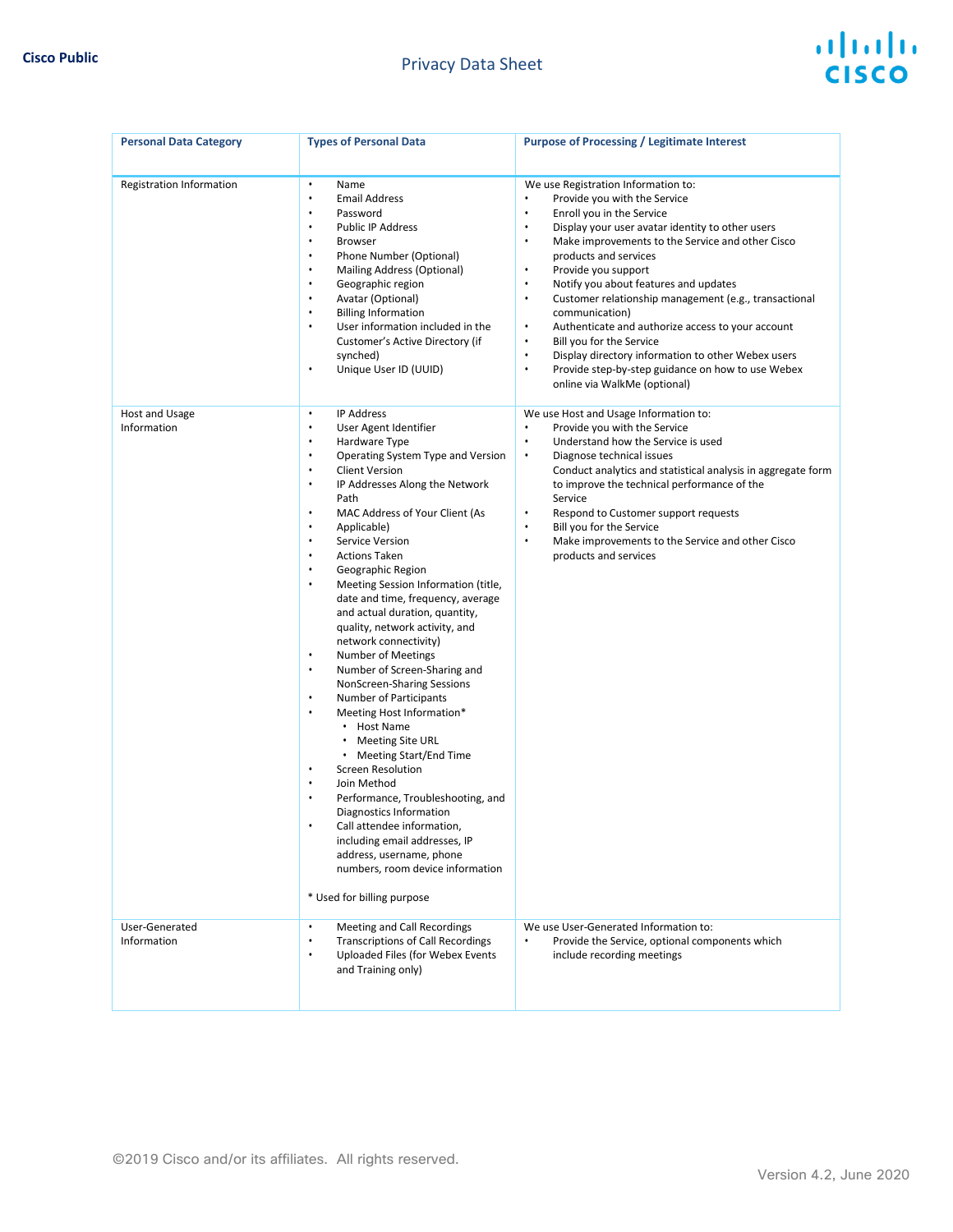#### **Technical Support Assistance**

If a Customer reaches out to Cisco Technical Assistance Center (TAC) for problem diagnosis and resolution, Cisco TAC may receive and process personal data from the Service. [The Cisco TAC Service Delivery Privacy Data Sheet](https://www.cisco.com/c/dam/en_us/about/doing_business/trust-center/docs/cisco-tac-delivery-services-privacy-data-sheet.pdf) describes Cisco's processing of such data.

#### **Webex Analytics Platform**

Cisco Webex Control Hub Analytics provides usage trends and valuable insights that can be used to help with strategies to promote and optimize adoption across teams. The Webex Analytics Platform utilizes Registration, Host and Usage information to provide advanced analytics capabilities and reports.

# 3. Cross-Border Transfers

The Service leverages its own data centers to deliver the Service globally. If you join a meeting using Cisco Webex Teams, please see the Cisco Webex Teams Privacy Data Sheet for applicable privacy information, including data center locations. The Webex Meetings data centers are currently located in the following countries (data center locations may change from time to time and this Privacy Data Sheet will be updated to reflect those changes):

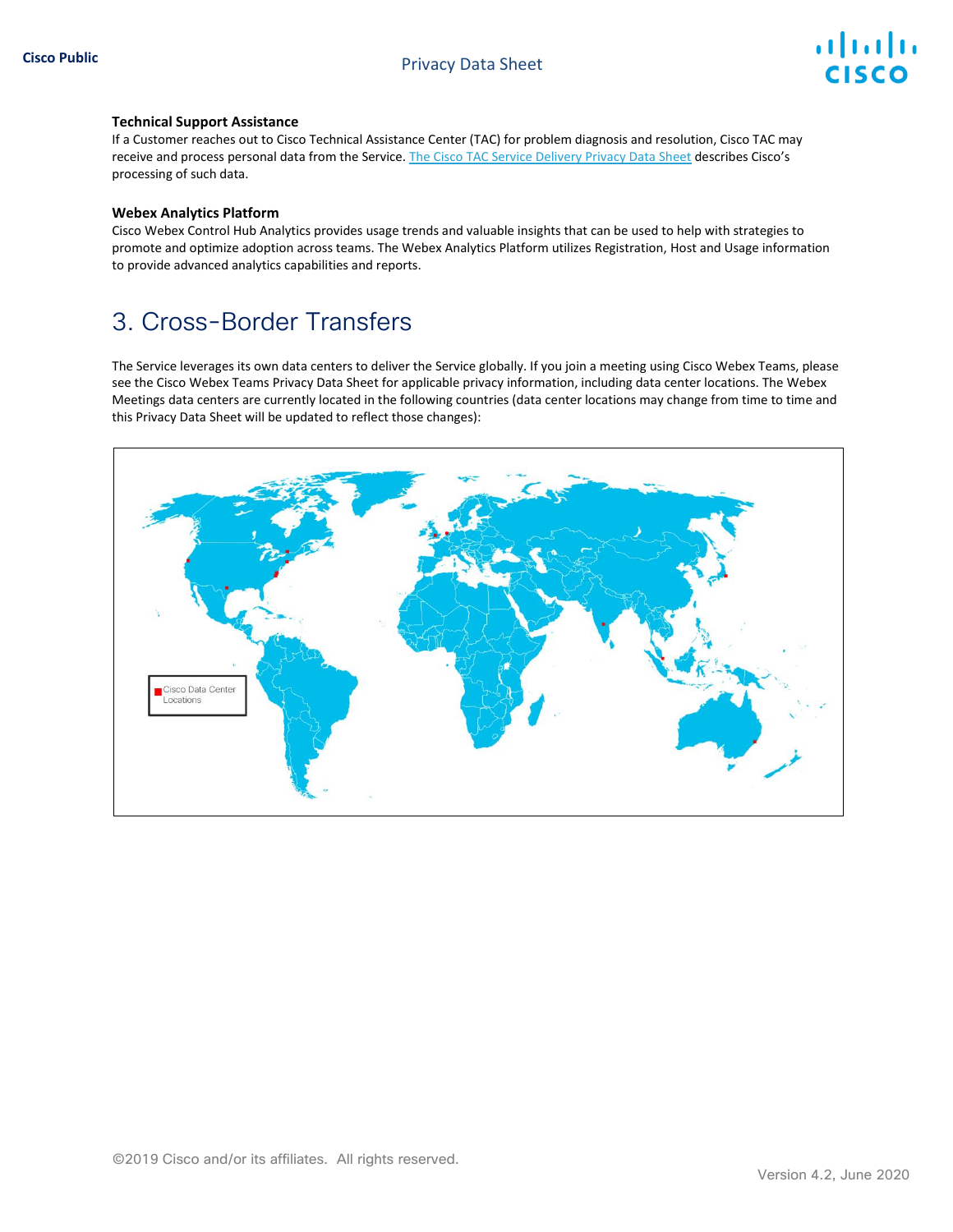| <b>Cisco Data Center Locations:</b> | <b>Internet Point of Presence (iPOP) Locations:</b> |
|-------------------------------------|-----------------------------------------------------|
| Amsterdam, Netherlands              | Amsterdam, Netherlands                              |
| Bangalore, India                    | California, USA                                     |
| California, USA                     | Hong Kong, China                                    |
| London, UK                          | Illinois, USA                                       |
| New York, USA                       | New Jersey, USA                                     |
| North Carolina, USA*                | Sydney, Australia                                   |
| Singapore, Singapore                | Texas, USA                                          |
| Sydney, Australia                   |                                                     |
| Texas, USA*                         |                                                     |
| Tokyo, Japan                        |                                                     |
| Toronto, Canada                     |                                                     |
| Virginia, USA                       |                                                     |

User-Generated Information is stored in the data center in Customer's region as provided during the ordering process. Data is replicated across data centers to ensure availability. Billing data is stored in Texas, USA and North Carolina, USA. Webex Analytics data is stored in California, USA and Texas, USA.

For free user accounts, the data defined in this privacy data sheet may be stored in a Webex data center outside the account holder's region. An Internet Point of Presence (iPOP) is used to route traffic geographically from nearby areas to a Cisco Data Center Location. It is intended to route Webex Meeting traffic through Cisco's infrastructure and improve performance. Data routed through these internet point of presence points remains encrypted and is not stored.

Please see the Webex Meetings **Privacy Data Map** for a visual representation of the data flows.

Cisco has invested in a number of transfer mechanisms to enable the lawful use of data across jurisdictions. In particular:

- E[U Binding Corporate Rules](https://ec.europa.eu/newsroom/article29/item-detail.cfm?item_id=613841)
- [EU-US Privacy Shield Framework](https://www.privacyshield.gov/participant?id=a2zt0000000GnJ2AAK&status=Active)
- [Swiss-US Privacy Shield Framework](https://www.privacyshield.gov/participant?id=a2zt0000000GnJ2AAK&status=Active)
- [EU Standard Contractual Clauses](https://ec.europa.eu/info/law/law-topic/data-protection/data-transfers-outside-eu/model-contracts-transfer-personal-data-third-countries_en)
- [APEC Cross Border Privacy Rules](http://www.cbprs.org/)
- [APEC Privacy Recognition for Processors](http://cbprs.org/compliance-directory/prp/)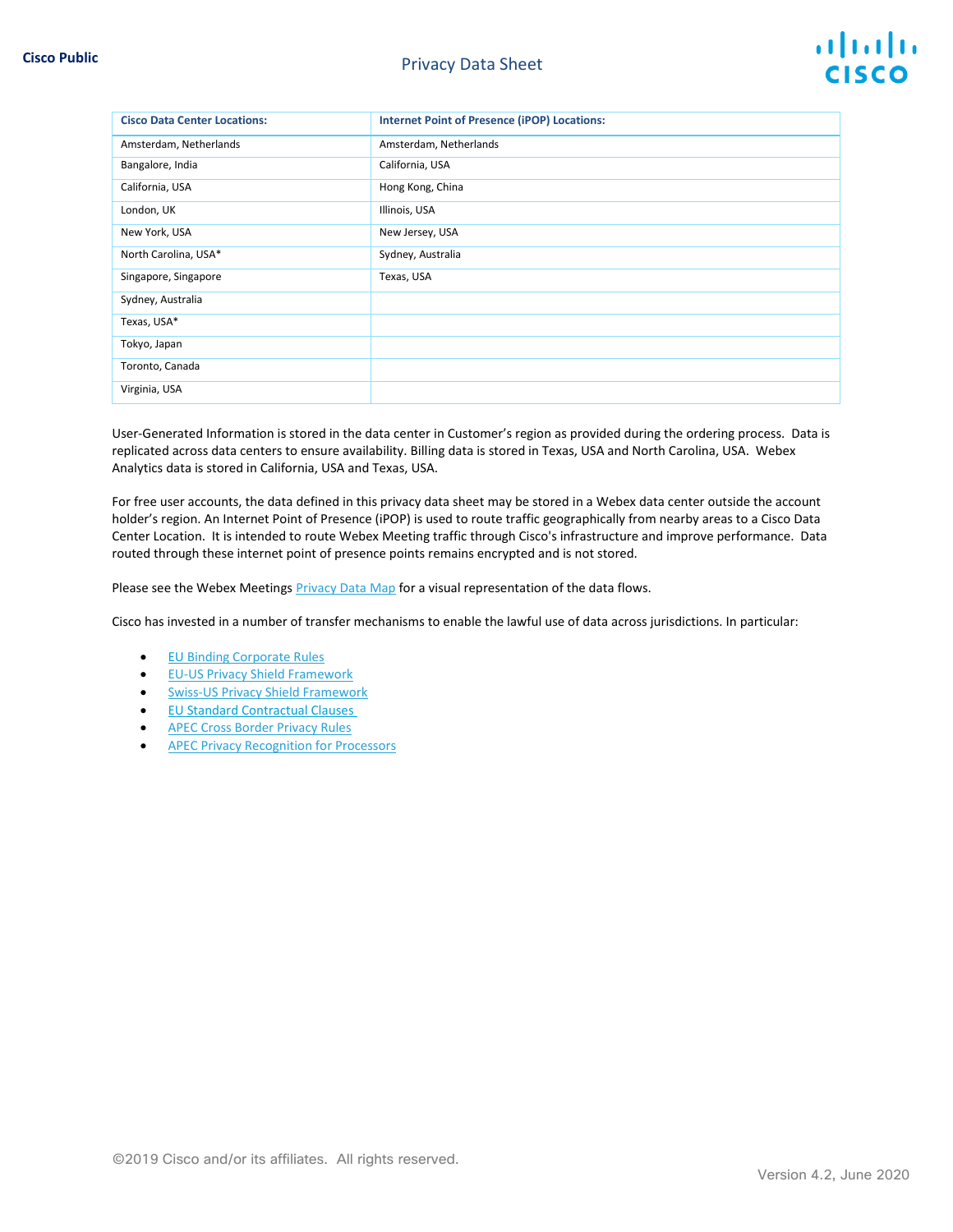# 4. Access Control

Customers and Cisco can access personal data on the Service as described in the table below.

| <b>Personal Data Category</b>     | Who has access                                                                                                                 | <b>Purpose of the access</b>                                                                                                                                                                                                                                                        |
|-----------------------------------|--------------------------------------------------------------------------------------------------------------------------------|-------------------------------------------------------------------------------------------------------------------------------------------------------------------------------------------------------------------------------------------------------------------------------------|
| Registration Information          | User through the My Webex Page                                                                                                 | Modify, control, and delete information                                                                                                                                                                                                                                             |
|                                   | Customer through the Site Admin Page or<br><b>Webex Control Hub</b>                                                            | Modify, control, and delete in accordance with Customer's<br>personal data policy                                                                                                                                                                                                   |
|                                   | Cisco                                                                                                                          | Support the Service in accordance with Cisco's data access and<br>security controls process                                                                                                                                                                                         |
| Host and Usage Information        | Host through the My Webex Page                                                                                                 | View meeting session Information                                                                                                                                                                                                                                                    |
|                                   | Customer may view this information through<br>the Site Admin Page, Webex Control Hub, or<br>may be otherwise provided by Cisco | View usage, meeting session and configuration information                                                                                                                                                                                                                           |
|                                   | Cisco                                                                                                                          | Support and improvement of the Service by the Cisco Webex<br>Meetings support and development team                                                                                                                                                                                  |
| <b>User Generated Information</b> | User through the My Webex Page                                                                                                 | Modify, control, and delete based on user's preference                                                                                                                                                                                                                              |
|                                   | Customer using APIs provided with the Service<br>or through the Site Admin Page or Webex<br><b>Control Hub</b>                 | Modify, control, and delete in accordance with Customer's<br>personal data policy                                                                                                                                                                                                   |
|                                   | Cisco                                                                                                                          | While Cisco operates the Service, Cisco will not access this data<br>unless it is shared with Cisco by Customer, and will only access<br>in accordance with Cisco's data access and security controls<br>process.                                                                   |
|                                   | Other Customers and users (when shared<br>during a meeting)                                                                    | Content you choose to share during a meeting may be accessed<br>by users in the meeting, wherever they are located. Even after<br>you remove information from the Service, copies of that<br>content may remain viewable elsewhere to the extent it has<br>been shared with others. |

# 5. Data Portability

The Service allows Customers and users to export all User-Generated Information. A Customer's administrator may do so using APIs provided with the Service (recordings only) or through the Site Admin Page; while individual users may do so through the My Webex Page. Meeting recordings are available in proprietary ARF and standard mp4 formats depending on the account type. Cisco offers a free ARF player to convert ARF files to mp4 format.

Customers are permitted to export personal data collected about their users on the Webex Meetings platform using APIs or via the Site Admin Configuration.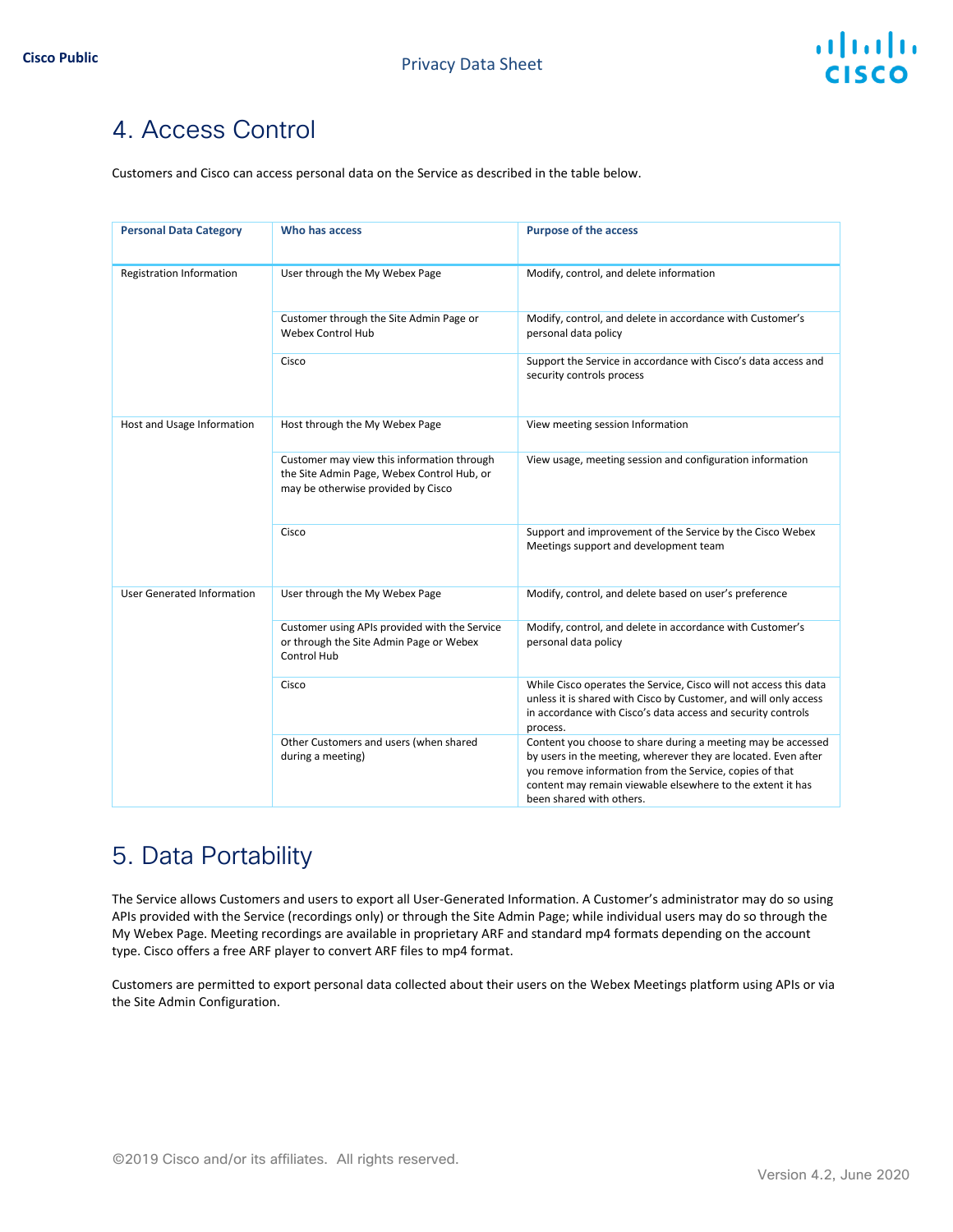# almlı CISCO

# 6. Data Deletion & Retention

Subject to their employer's corporate retention policies, users with an active subscription can delete User-Generated Information from their account through the My Webex Page at any time during the term of their subscription. Enterprise Customers have the ability to set organization-wide retention periods for recordings using APIs. Cisco provides free account users up to 6 months of free storage.

Customers can request deletion of other personal data retained on the Webex Meetings platform by sending a request to Cisco (see contact options in Section 11 below) or opening a TAC service request, and unless the personal data is required to be retained for Cisco's legitimate business purposes or other legal requirement, Cisco endeavors to delete the requested data from its systems within 30 days. The table below describes the retention period and the business reasons that Cisco retains the personal data. Users seeking deletion of other personal data retained on the Webex Meetings platform must request deletion from their employer's site administrator.

| <b>Personal Data Category</b> | <b>Retention period</b>                                                                                                                                                                                                           | <b>Reason and Criteria for Retention</b>                                                                                                                                                                                                                                                                                                                                                    |
|-------------------------------|-----------------------------------------------------------------------------------------------------------------------------------------------------------------------------------------------------------------------------------|---------------------------------------------------------------------------------------------------------------------------------------------------------------------------------------------------------------------------------------------------------------------------------------------------------------------------------------------------------------------------------------------|
| Registration Information      | <b>Active Subscriptions:</b><br>Registration Information will be<br>maintained as long as Customer<br>maintains active subscription (paid or<br>free).<br><b>Terminated Service:</b><br>Deleted once the Service is<br>terminated | Name and UUID are maintained 7 years from termination<br>as part of Cisco's business records and are maintained to<br>comply with Cisco's financial and audit requirements. Any<br>billing information is also subject to this retention period.                                                                                                                                            |
|                               | Name and UUID are maintained 7<br>years from termination                                                                                                                                                                          |                                                                                                                                                                                                                                                                                                                                                                                             |
| User Generated Information    | <b>Active Subscriptions:</b><br>At Customer's or user's discretion<br><b>Terminated Service:</b><br>Deleted within 60 days<br>٠                                                                                                   | User-Generated Information is not retained on the Webex<br>Meetings platform when Customer or user deletes this data.                                                                                                                                                                                                                                                                       |
| Host and Usage Information    | 3 years from when the Service is terminated*                                                                                                                                                                                      | Information generated by instrumentation and logging systems<br>created through the use and operation of the Service is kept as<br>part of Cisco's record of Service delivery. Usage information<br>used to conduct analytics and measure statistical performance<br>is retained but pseudonymized. Once the specified retention<br>period has expired, data will be deleted or anonymized. |
|                               |                                                                                                                                                                                                                                   | * Any billing information is retained for 7 years as part of Cisco's<br>business records and are maintained to comply with Cisco's<br>financial and audit requirements.                                                                                                                                                                                                                     |

# 7. Personal Data Security

The Service adopts technical and organizational security measures designed to protect your personal data from unauthorized access use or disclosure. Additional information about our encryption architecture is summarized in the table and paragraphs below.

| <b>Personal Data Category</b>                                      | <b>Type of Encryption</b>                                                                                                                                                                                                                                                                                        |
|--------------------------------------------------------------------|------------------------------------------------------------------------------------------------------------------------------------------------------------------------------------------------------------------------------------------------------------------------------------------------------------------|
| Registration Information (excluding<br>Passwords, discussed below) | Encrypted in transit, but not at rest                                                                                                                                                                                                                                                                            |
| Passwords                                                          | Encrypted and hashed in transit and at rest                                                                                                                                                                                                                                                                      |
| Host and Usage Information                                         | Encrypted in transit, but not at rest                                                                                                                                                                                                                                                                            |
| User Generated Information                                         | Recordings prior to May 2018 were encrypted in transit with the option to encrypt at rest. Recordings<br>created after May 2018 are encrypted in transit and at rest by default. Recordings created in the<br>Webex Meetings FedRAMP-Authorized service after October 2019 are encrypted in transit and at rest. |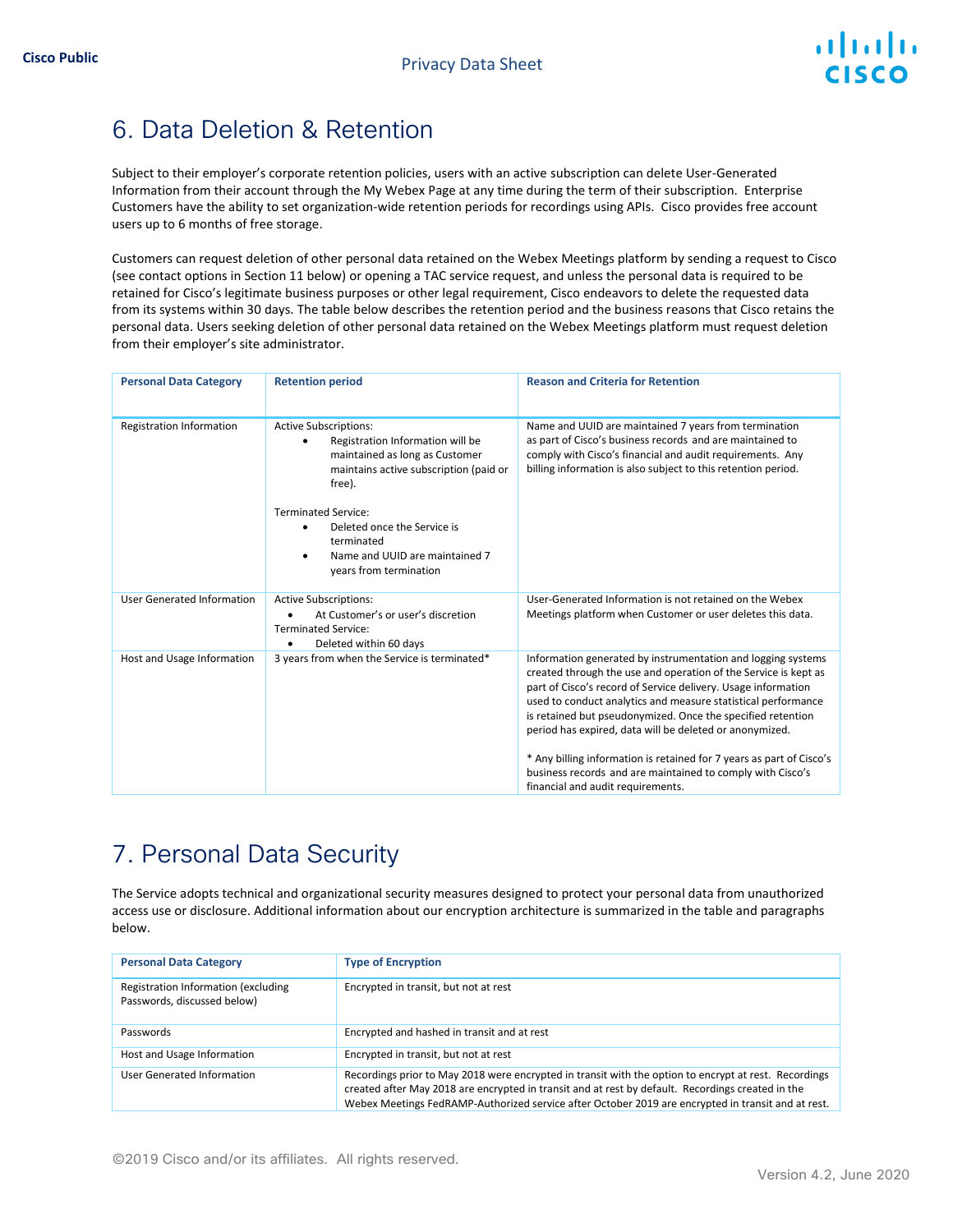

#### **Protecting Data at Rest**

The Service encrypts sensitive data at rest. Any data not encrypted at rest is protected by highly-secure data center protection mechanisms and operational procedures. Webex Meetings data centers feature communication infrastructure with industryleading performance, integration, flexibility, scalability, and availability.

#### **Encryption at Run Time**

All communications on the Webex Meetings platform occur over encrypted channels. After a session is established, all media streams (audio, VOIP, video, screen share, and document share) are encrypted. The Service then re-encrypts the media stream before sending it to other users. Note that if a Customer allows attendees to join its meetings using third-party video end points, those attendees may be sending your meeting data unencrypted on the Internet. Media streams flowing from a user to Cisco Webex Meetings servers are decrypted after they cross the Cisco firewalls. This enables Cisco to provide network-based recording and SIP-based call support for video end points.

#### **End-to-End Encryption (Optional)**

For businesses requiring a higher level of security, the Service also provides end-to-end encryption. With this option, the Service does not decrypt the media streams. In this model, traffic cannot be deciphered by the Cisco Webex Meetings server. The endto-end encryption option is available for Webex Meetings and Webex Support. Note that when end-to-end encryption is enabled, the following features are not supported:

- Network-based recordings
- Join Before Host
- Cisco Webex Video Platform (formerly known as Collaboration Meeting Rooms Cloud)

# 8. Third Party Service Providers (Sub-processors)

We share Registration Information, Host Information, and/or Usage Information with service providers, contractors or authorized third parties to assist in providing and improving the Service. We do not rent or sell your information. The data shared may include aggregate statistics, de-identified, or pseudonymized data. All sharing of information is carried out consistent with the Cisco Privacy Statement and we contract with third-party service providers that can provide the same level of data protection and information security that you can expect from Cisco. Below is a list of sub-processors for WebEx Meetings.

| Sub-processor                                                                                                                                                                                          | <b>Personal Data</b>                                          | <b>Service Type</b>                                                                                                                                                                                                                                                                                                                                                                                                                                                                                                                                                     | <b>Location</b>                                                                                               |
|--------------------------------------------------------------------------------------------------------------------------------------------------------------------------------------------------------|---------------------------------------------------------------|-------------------------------------------------------------------------------------------------------------------------------------------------------------------------------------------------------------------------------------------------------------------------------------------------------------------------------------------------------------------------------------------------------------------------------------------------------------------------------------------------------------------------------------------------------------------------|---------------------------------------------------------------------------------------------------------------|
| <b>Amazon Web Services (AWS)</b>                                                                                                                                                                       | Limited Host & Usage<br>Information, meeting media<br>traffic | AWS cloud infrastructure is used to host the Webex<br>signaling service that processes real-time meeting<br>lifecycle information such as meeting participant<br>UUIDs, meetings start and end times. Data will be<br>deleted within 15 days of the meeting. (location<br>maps to Customer's Webex data center assignment)<br>AWS cloud infrastructure is used to host Webex<br>media nodes that may process real-time meeting<br>data such as VoIP, video and high frame rate sharing<br>data. This information is not retained in AWS once<br>your meeting has ended. | <b>United States</b><br>Germany<br>Netherlands<br>United Kingdom<br>Brazil<br>Australia<br>Japan<br>Singapore |
| WalkMe*<br>*Feature will be enabled for<br>Enterprise sites in June 2020,<br>Customers may turn this<br>feature off at any time.<br>Feature is currently enabled<br>for non-enterprise Webex<br>sites. | Unique User ID (UUID) and user<br>region                      | Provides user with a step-by-step tour and guidance<br>on how to use Webex Meetings online site.                                                                                                                                                                                                                                                                                                                                                                                                                                                                        | Globally                                                                                                      |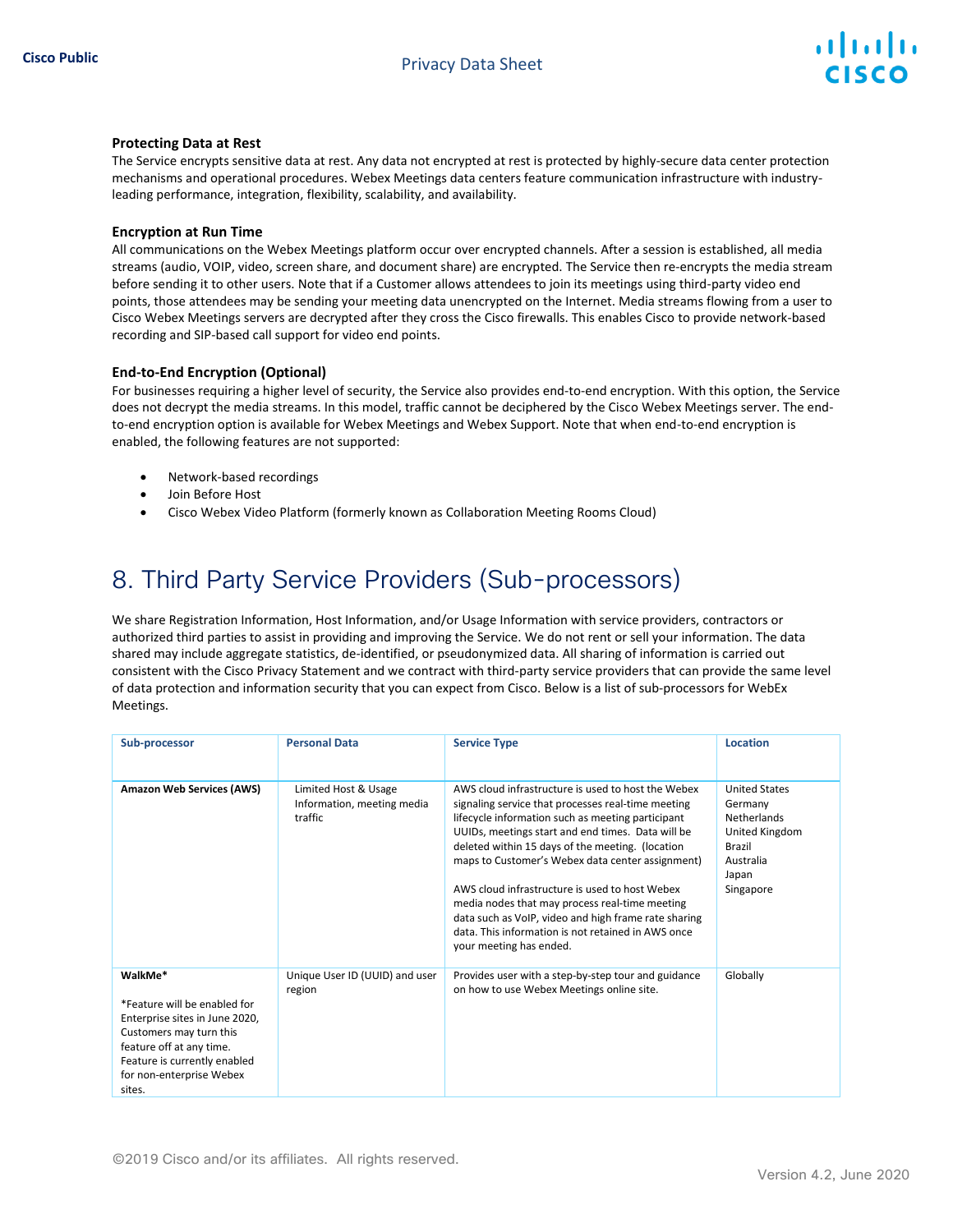

If a Customer acquires the Service through a Cisco partner, we may share any or all of the information described in this Data Sheet with the partner. Customers have the option of disabling this information-sharing with Cisco partners. If you use a thirdparty account to sign-in to your Webex account, Cisco may share only the necessary information with such third party for authentication purposes.

# 9. Information Security Incident Management

#### **Breach and Incident Notification Processes**

Cisco's Security & Trust Organization coordinates the Data Incident Response Process and manages the enterprise-wide response to data-centric incidents. The Incident Commander directs and coordinates Cisco's response, leveraging diverse teams including the Cisco Product Security Incident Response Team (PSIRT), the Cisco Security Incident Response Team (CSIRT), and the Advanced Security Initiatives Group (ASIG).

PSIRT manages the receipt, investigation, and public reporting of security vulnerabilities related to Cisco products and networks. The team works with Customers, independent security researchers, consultants, industry organizations, and other vendors to identify possible security issues with Cisco products and networks. Th[e Cisco Security Center](http://tools.cisco.com/security/center/emergency.x?i=56) details the process for reporting security incidents.

The Cisco Notification Service allows Customers to subscribe and receive important Cisco product and technology information, including Cisco security advisories for critical and high severity security vulnerabilities. This service allows Customers to choose the timing of notifications, and the notification delivery method (email message or RSS feed). The level of access is determined by the subscriber's relationship with Cisco. If you have questions or concerns about any product or security notifications, contact your Cisco sales representative.

## 10. Certifications and Compliance with Privacy Laws

The Security & Trust Organization and Cisco Legal provide risk and compliance management and consultation services to help drive security and regulatory compliance into the design of Cisco products and services. The Service is built with privacy in mind and is designed so that it can be used in a manner consistent with global privacy requirements, including the EU General Data Protection Regulation, California Consumer Privacy Act, Canada's Personal Information Protection and Electronic Documents Act and Personal Health Information Protection Act.

Cisco leverages the following privacy certifications to demonstrate alignment with global privacy frameworks and transfer mechanisms related to the lawful use of data across jurisdictions:

- E[U Binding Corporate Rules](https://ec.europa.eu/newsroom/article29/item-detail.cfm?item_id=613841)
- [EU-US Privacy Shield Framework](https://www.privacyshield.gov/participant?id=a2zt0000000GnJ2AAK&status=Active)
- [Swiss-US Privacy Shield Framework](https://www.privacyshield.gov/participant?id=a2zt0000000GnJ2AAK&status=Active)
- [EU Standard Contractual Clauses](https://ec.europa.eu/info/law/law-topic/data-protection/international-dimension-data-protection/standard-contractual-clauses-scc_en)
- [APEC Cross Border Privacy Rules](http://www.cbprs.org/)
- APEC Privacy Recognition for Processors

In addition to complying with our stringent internal standards, Cisco also continually maintains third-party validations to demonstrate our commitment to information security. The Service has received the following certifications:

- ISO 27001, 27017, and 27018
- SOC 2 Type II Attestation, SOC 3, + C5
- FedRAMP

# 11. How to Exercise Your Data Subject Rights

You have the right to request access, rectification, suspension of processing, or deletion of your personal data processed by the Service.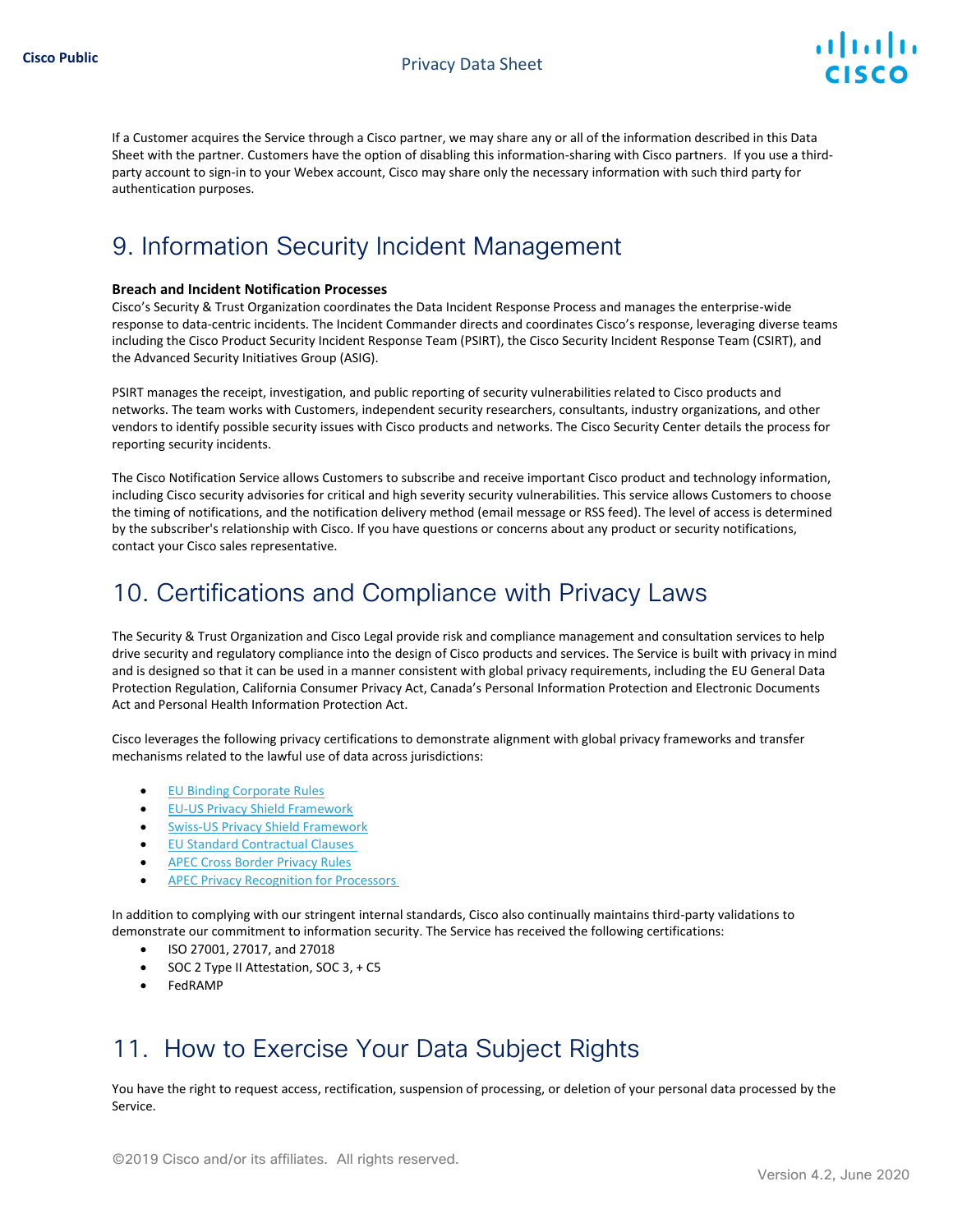We will ask you to confirm your identification (typically with the email address associated with your Cisco account) before responding to your request. If we cannot comply with your request, we will provide you with an explanation. Please note, if you are a user and your employer is the Customer/Controller, we may redirect you to your employer for a response.

Requests can be made by the following means:

1) sending an email to [privacy@cisco.com](mailto:privacy@cisco.com) 2) by postal mail:

|                                                                                                                      | <b>Chief Privacy Officer</b><br>Cisco Systems, Inc.<br>170 W. Tasman Drive<br>San Jose, CA 95134<br>UNITED STATES                                      |                                                                                                                                  |
|----------------------------------------------------------------------------------------------------------------------|--------------------------------------------------------------------------------------------------------------------------------------------------------|----------------------------------------------------------------------------------------------------------------------------------|
| <b>Americas Privacy Officer</b><br>Cisco Systems, Inc.<br>170 W. Tasman Drive<br>San Jose, CA 95134<br>UNITED STATES | <b>APJC Privacy Officer</b><br>Cisco Systems, Inc.<br>Bldg 80, Lvl 25, Mapletree Biz City,<br>80 Pasir Panjang Road,<br>Singapore, 117372<br>SINGAPORE | <b>EMEAR Privacy Officer</b><br>Cisco Systems, Inc.<br>Haarlerbergweg 13-19, 1101 CH<br>Amsterdam-Zuidoost<br><b>NETHERLANDS</b> |

We will endeavor to timely and satisfactorily respond to your inquiries and requests. If you have an unresolved privacy concern related to the personal data processed or transferred by Cisco, you may contact Cisco's US-based third-party dispute resolution provider by clicking [here.](https://feedback-form.truste.com/watchdog/request) Alternatively, you can contact the data protection supervisory authority in your jurisdiction for assistance. Cisco's main establishment in the EU is in the Netherlands. As such, our EU lead authority is the Dutch [Autoritiet](https://autoriteitpersoonsgegevens.nl/en/contact-dutch-dpa/contact-us) [Persoonsgegevens.](https://autoriteitpersoonsgegevens.nl/en/contact-dutch-dpa/contact-us)

# 12. General Information and GDPR FAQ

For more information related to technical and operational security features of the Service, please see th[e Webex Meetings](https://www.cisco.com/c/dam/en/us/products/collateral/conferencing/webex-meeting-center/white-paper-c11-737588.pdf) [Security White Paper](https://www.cisco.com/c/dam/en/us/products/collateral/conferencing/webex-meeting-center/white-paper-c11-737588.pdf) and the Cisco Webex Trusted Platform site.

For more general information and FAQs related to Cisco's Security Compliance Program and Cisco's GDPR readiness please visit [The Cisco Trust Center.](https://www.cisco.com/c/en/us/about/trust-center.html)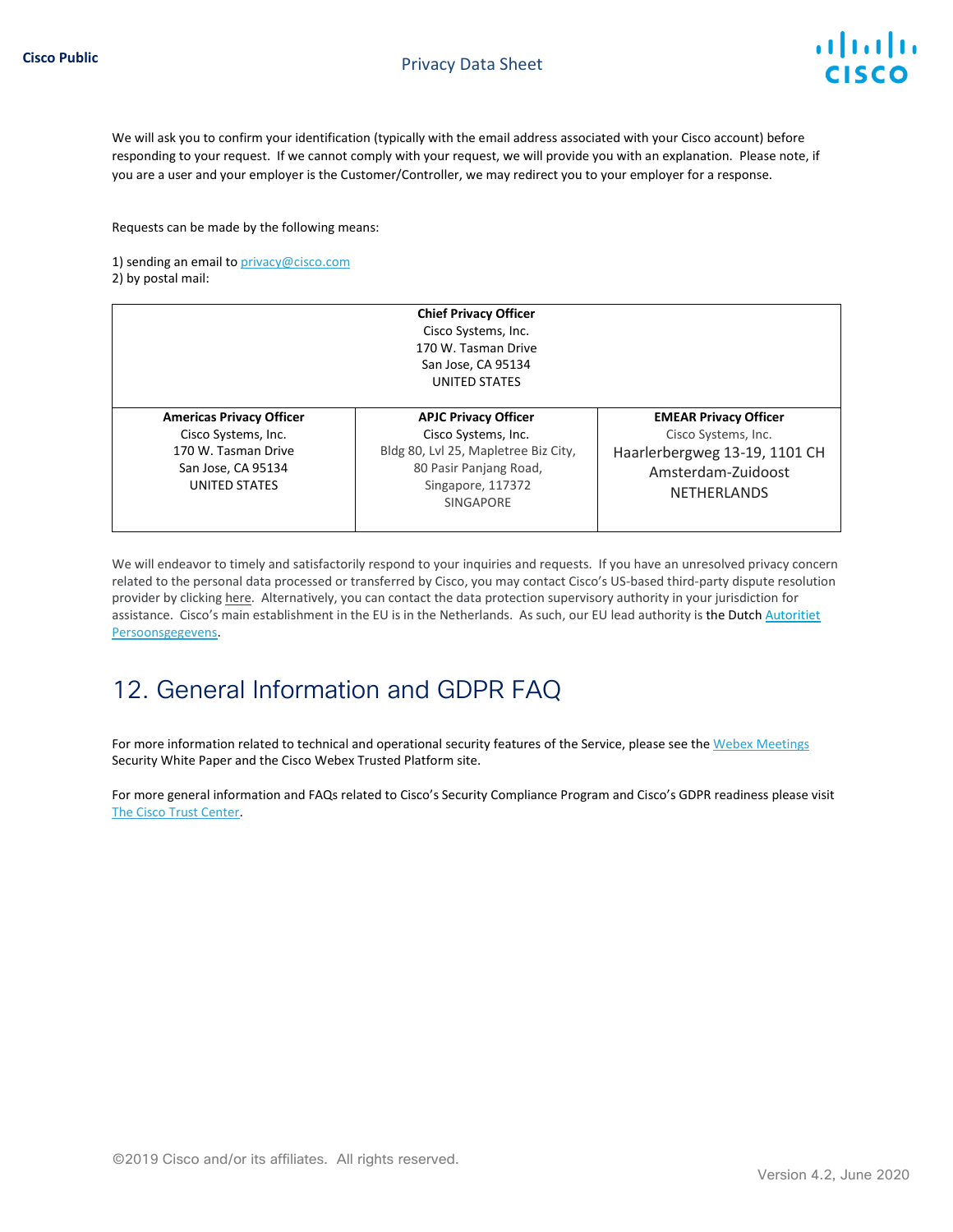# Addendum One: People Insights feature for Cisco Webex (Optional)

This Privacy Data Sheet describes the processing of personal data (or personal identifiable information) by the People Insights feature for Cisco Webex Meetings and Cisco Webex Teams.

#### 1. Overview of People Insights Capabilities

The People Insights feature ("People Insights" or the "Feature") provides Cisco Webex users with comprehensive, publicly available business and professional information for meeting participants giving users context and increased insight about the people with whom they collaborate.

Only the Customer's site administrator has the ability to enable the Feature for their organization and users. Individual users cannot opt-in to use People Insights independently of their site administrator. Users at an enabled organization can opt-out of People Insights by suppressing their profile from other meeting participants' view. This is accomplished in two ways:

- 1. Entering a meeting and selecting the "Hide Profile" link,
- 2. Signing into people.webex.com and clicking on "Hide Profile"

#### 2. Personal Data Processing

People Insights compiles business and professional profiles for meeting participants using publicly available and legitimately sourced information, published authored works, news articles, search engine results, via APIs and through content supplied by the profile owner.

The tables below list the personal data used by People Insights and describes why we process that data.

| <b>Personal Data Category</b>                                                   | <b>Types of Personal Data</b>                                                                                                                                                                                       | <b>Purpose of Processing</b>                                                                                                                                            |
|---------------------------------------------------------------------------------|---------------------------------------------------------------------------------------------------------------------------------------------------------------------------------------------------------------------|-------------------------------------------------------------------------------------------------------------------------------------------------------------------------|
| <b>Publicly Available Business and</b><br><b>Professional Biographical Data</b> | Profile Photos<br>٠<br><b>News</b><br>٠<br>Tweets<br>٠<br><b>Authored Works</b><br>٠<br><b>Bios</b><br>٠<br><b>Employment History</b><br>٠<br><b>Education History</b><br>٠<br>Web Links for a specific person<br>٠ | To source the People Insights profile and to enable search<br>within the feature.                                                                                       |
| <b>Account &amp; Usage Information</b>                                          | User Level Account Details<br>٠<br>(including email, name, and web<br>interactions and platform usage)                                                                                                              | To provide support and improvement of the Feature<br>٠<br>Product analytics (e.g. frequency of profile edits, # of<br>٠<br>successful profile loads in a meeting, etc.) |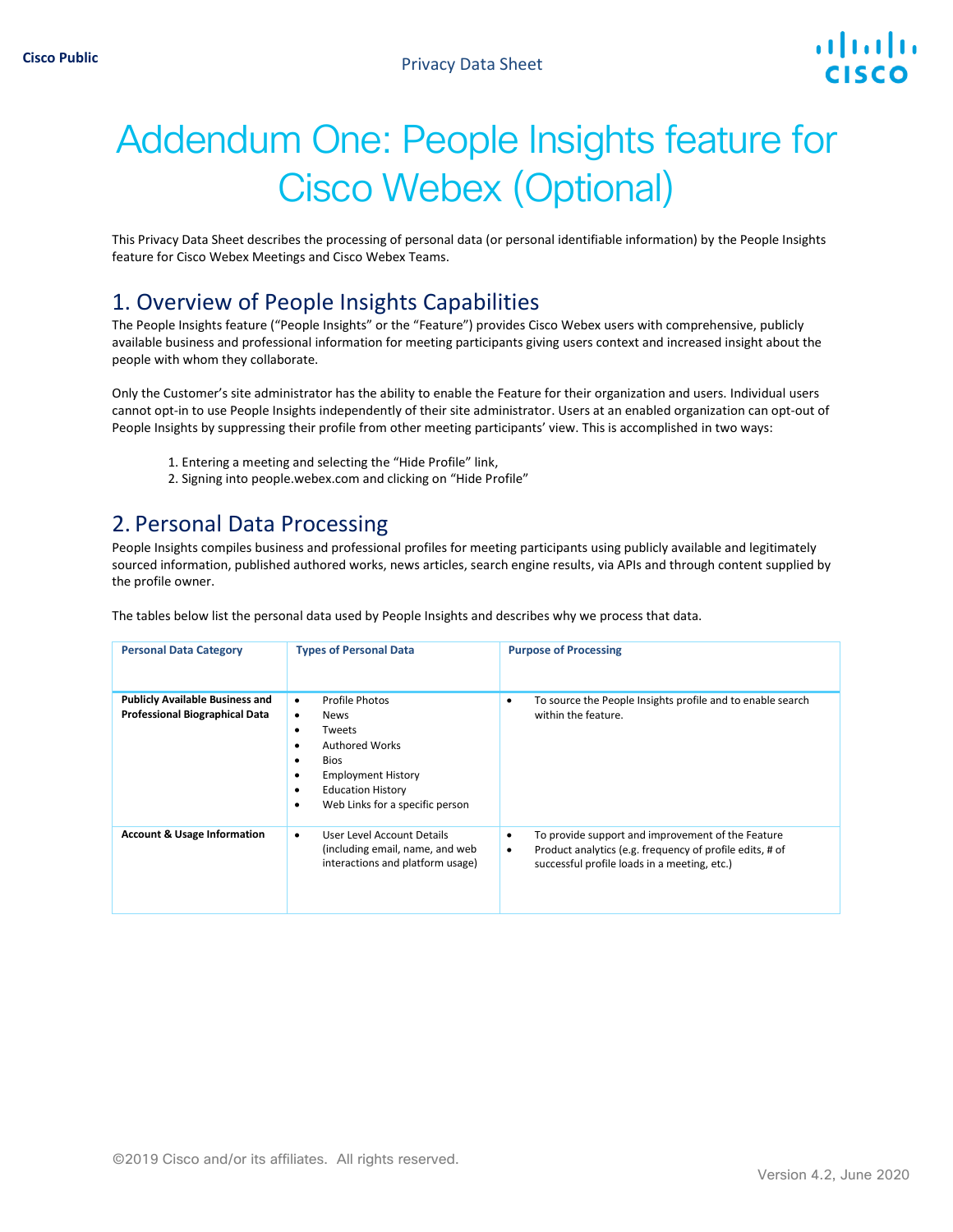| <b>Personal Data Category</b>     | <b>Types of Personal Data</b>                                                                                                                                                                                                                                                                                                                                       | <b>Purpose of Processing</b>                                                                                                                                                                                                                          |
|-----------------------------------|---------------------------------------------------------------------------------------------------------------------------------------------------------------------------------------------------------------------------------------------------------------------------------------------------------------------------------------------------------------------|-------------------------------------------------------------------------------------------------------------------------------------------------------------------------------------------------------------------------------------------------------|
| <b>Directory Data</b>             | If the Active Directory option is<br>٠<br>enabled by the site administrator,<br>professional information including<br>the following may be collected<br>from the internal company<br>directory (as selected by the site<br>administrator):<br>Title<br><b>Phone Number</b><br>Location<br>Organization<br>Department<br>Photo<br>Role<br><b>Reporting Structure</b> | To augment the user's People Insights profile by providing<br>$\bullet$<br>company specific context to meeting participants who belong<br>to the same organization. This data will only be visible to<br>participants within the user's organization. |
| <b>User Generated Information</b> | Information that the user adds in<br>٠<br>their People Insights profile.                                                                                                                                                                                                                                                                                            | Augment the user's own People Insights profile (visible to<br>$\bullet$<br>Insights users)                                                                                                                                                            |

## 3. Cross-Border Transfers

People Insights data is stored on third party servers provided by Amazon Web Services ("AWS") and Algolia. AWS servers are located in Oregon, Ohio and Virginia. Algolia servers are located in California.

Cisco has invested in a number of transfer mechanisms to enable the lawful use of data across jurisdictions, as fully described in the Cisco Webex Meetings or Teams Privacy Data Sheets.

## 4. Access Control

| <b>Personal Data Category</b>                                               | Who has access                                                                          | <b>Purpose of the access</b>                                                                                                                                                                      |
|-----------------------------------------------------------------------------|-----------------------------------------------------------------------------------------|---------------------------------------------------------------------------------------------------------------------------------------------------------------------------------------------------|
| <b>Publicly Available Business</b><br>and Professional Biographical<br>Data | Customer<br>Cisco<br>People Insight users within the<br>Customer's organization         | To provide the Feature                                                                                                                                                                            |
| <b>Account Information</b>                                                  | Cisco<br>Customer                                                                       | <b>Registration Support</b><br>Correlate users with correct profiles<br>Analytics to improve service<br>Feature enablement/disablement.                                                           |
| <b>Customer Directory Data</b>                                              | Customer (Admin)<br>People Insight users within the<br>Customer's organization<br>Cisco | Directory data is provided and maintained by customer administrator<br>to allow integration into People Insights profile.<br>Directory data is imported and integrated with customer profile data |
| <b>User-Generated Information</b>                                           | User                                                                                    | to support profile development<br>Users may access their own User-Generated Information to edit or<br>delete content.                                                                             |

#### 5. Data Portability

Individuals can receive a copy of their own People Insights profile, including their self-generated information, by contacting [privacy@cisco.com](mailto:privacy@cisco.com)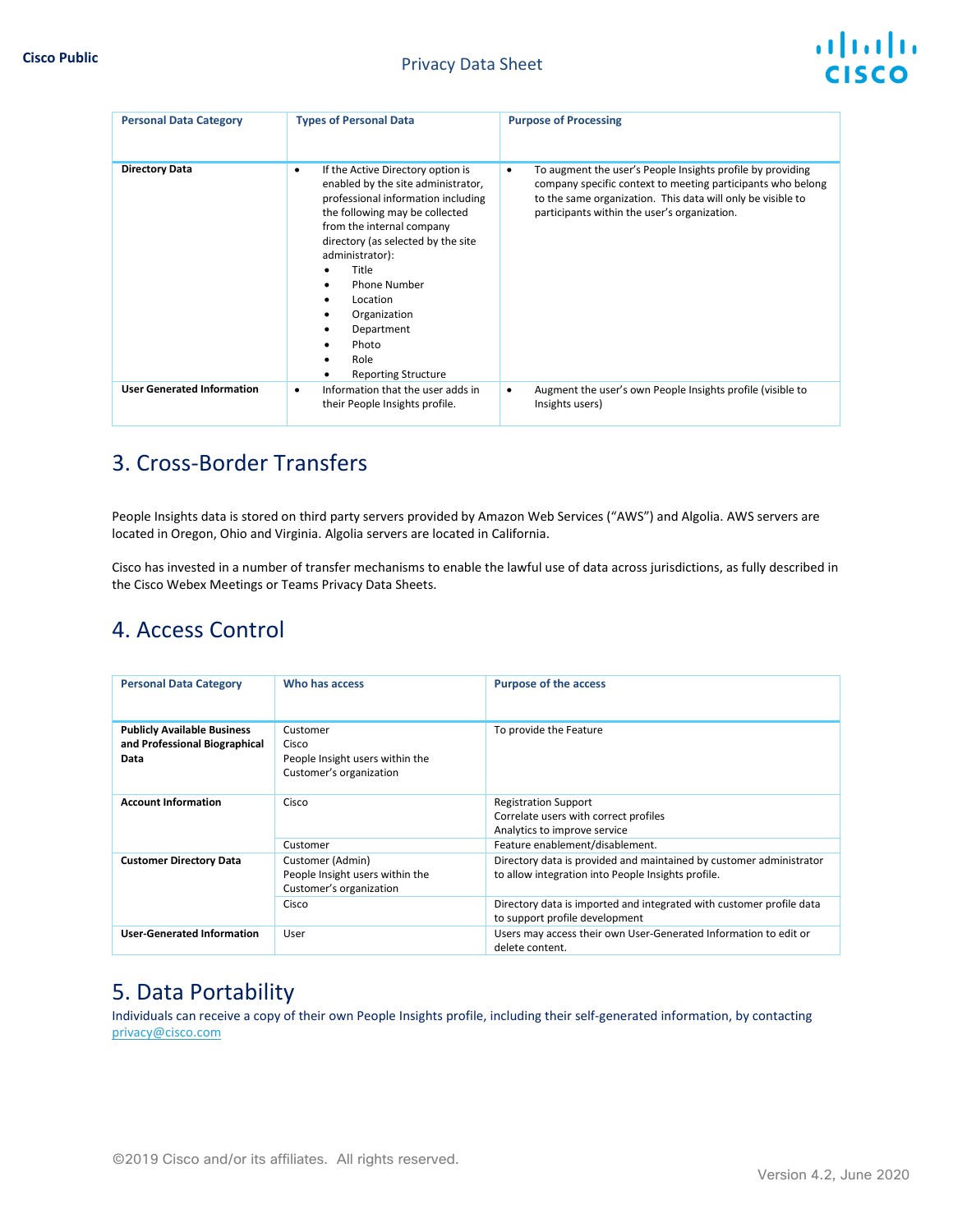## 6. Data Deletion & Retention

| <b>Type of Personal Data</b>                                         | <b>Retention Period</b>                                                                                                               | <b>Criteria for retention</b>                                                                                                                                                                                                                                                                                                                                                                                                                                                                                                                                                                                                              |
|----------------------------------------------------------------------|---------------------------------------------------------------------------------------------------------------------------------------|--------------------------------------------------------------------------------------------------------------------------------------------------------------------------------------------------------------------------------------------------------------------------------------------------------------------------------------------------------------------------------------------------------------------------------------------------------------------------------------------------------------------------------------------------------------------------------------------------------------------------------------------|
| <b>Publicly Available Business &amp;</b><br><b>Professional Data</b> | Obtained from public websites:<br>Indefinite<br>Obtained through third-party APIs: In<br>accordance with contractual<br>requirements  | Publicly Available Business & Professional Data is derived from public<br>sources. It is retained indefinitely by default. Upon request,<br>publication and links to source data can be suppressed and restricted<br>from view and publication.<br>As publicly available data originates from outside of Cisco WebEx, any<br>permanent changes or deletions must be addressed and requested<br>with the primary source.<br>At the request of users, the data can be archived in order to not<br>appear. This allows for the data to remain permanently hidden rather<br>than re-appearing with a new search after being previously purged. |
| <b>Account Information</b>                                           | <b>Active Subscriptions:</b><br>At Customer's or user's discretion<br><b>Deactivated Accounts:</b><br>Deleted within thirty (30) days | Users can request to remove their Account Information by opening a<br>TAC service request. Cisco will respond to such requests within 30<br>days.                                                                                                                                                                                                                                                                                                                                                                                                                                                                                          |
| <b>Directory Data</b>                                                | <b>Active Subscriptions:</b><br>At Customer's or user's discretion<br><b>Deactivated Accounts:</b><br>Deleted within thirty (30) days | Administrators can disable Active Directory feature while still enabling<br>People Insights. Directory data will be hard deleted in this case of<br>deactivation. Non-directory data will remain, with the exception of<br>name and email for users who had only directory data in their profile<br>before the deactivation.                                                                                                                                                                                                                                                                                                               |
| <b>User-Generated Information</b>                                    | Active Subscriptions: At Customer's or<br>user's discretion<br>Deactivated Accounts: Deleted within<br>thirty (30) days               | Users can delete User-Generated Information from their profile at any<br>time.                                                                                                                                                                                                                                                                                                                                                                                                                                                                                                                                                             |

#### 7. Personal Data Security

| <b>Personal Data Category</b>                                 | <b>Type of Encryption</b>                                               |
|---------------------------------------------------------------|-------------------------------------------------------------------------|
| <b>Publicly Available Business &amp; Professional</b><br>Data | Encrypted in transit, AES 256 for storage, Keys managed through AWS KMS |
| <b>Host &amp; Usage Information</b>                           | Encrypted in transit, AES 256 for storage, Keys managed through AWS KMS |
| <b>Directory Data</b>                                         | Encrypted in transit, AES 256 for storage, Keys managed through AWS KMS |
| <b>User-Generated Information</b>                             | Encrypted in transit, AES 256 for storage, Keys managed through AWS KMS |

#### 8. Third Party Service Providers (Sub-processors)

Cisco partners with service providers who contract to provide the same level of data protection and information security that you can expect from Cisco. A current list of sub-processors for People Insights is below:

| Sub-processor              | <b>Personal Data</b>                                                                                                                          | <b>Service Type</b>     | <b>Location of Data</b><br>Center |
|----------------------------|-----------------------------------------------------------------------------------------------------------------------------------------------|-------------------------|-----------------------------------|
| <b>Amazon Web Services</b> | • Publicly Available Business &<br><b>Professional Data</b><br>• Host & Usage Information<br>• Directory Data<br>· User-Generated Information | Cloud Storage           | Oregon<br>Ohio<br>Virginia        |
| Algolia                    | . Publicly Available Business<br>and Professional Biographical<br>Data                                                                        | <b>Full Text Search</b> | California                        |
| Amplitude                  | • Host & Usage Information                                                                                                                    | <b>User Analytics</b>   | California                        |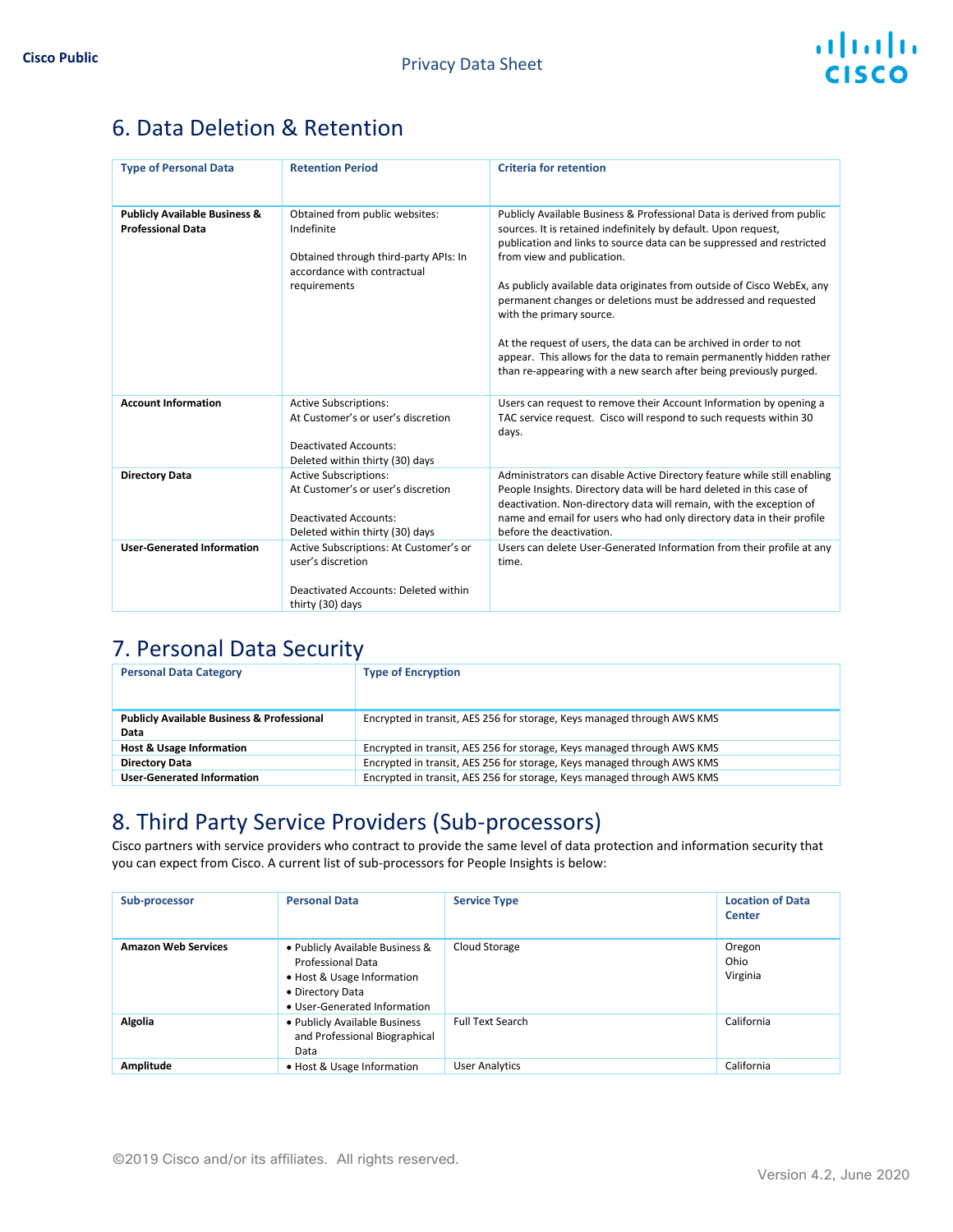# Addendum Two: Facial Recognition feature for Cisco Webex Meetings (Optional)

This addendum to the Webex Meetings Privacy Data Sheet describes the processing of personal data (or personally identifiable information) by the Facial Recognition feature for Cisco Webex Meetings.

#### 1. Overview of Facial Recognition Capabilities

Cisco introduced the facial recognition feature ("Facial Recognition" or the "Feature") to provide Webex Meetings users with the ability to identify and recognize registered Webex meeting participants (i.e., associate participant names with their positions in a Webex meeting video), giving users increased connection to meeting participants. The Feature recognizes a face by converting it to an abstracted facial vector. A facial vector is a list of numbers that characterize salient facial features of a user that is then used to identify who is in the meeting. This level of abstraction allows the system to recognize the same face even when things like lighting and position change.

Facial Recognition is disabled by default, and requires affirmative action by both the customer and the user to enable. First, the administrator for the customer may enable Facial Recognition using Webex Control Hub. However, the feature will not be available on the user's account until the user opt-ins at https://settings.webex.com. Because the Feature is based on facial vectors derived from profile images, the user must have a picture taken at the time of enablement.

#### 2. Personal Data Processing

If the user opts-in to the Facial Recognition feature, the web page uses the camera of the user's device to take a profile picture. This picture is sent to the Webex cloud where the Feature algorithm generates a facial vector from the picture so that it can be used for matching as further described below. Both the picture and the facial vector are encrypted and stored securely. The picture may be used to generate a new facial vector in the event Cisco updates or modifies the algorithm by which facial vectors are generated. In the event a customer or user reaches out to Cisco for support with the Feature, Cisco may also use the picture during the troubleshooting process. During each meeting, a second facial vector is generated, then matched in the Webex cloud against the stored facial vector. This second facial vector is not retained.

|  |  | The tables below list the personal data used by the Feature and describes why we process that data. |
|--|--|-----------------------------------------------------------------------------------------------------|
|--|--|-----------------------------------------------------------------------------------------------------|

| <b>Personal Data Category</b> | <b>Types of Personal Data</b>                                                                                                                                  | <b>Purpose of Processing</b>                                                                                                                                                                                                                         |
|-------------------------------|----------------------------------------------------------------------------------------------------------------------------------------------------------------|------------------------------------------------------------------------------------------------------------------------------------------------------------------------------------------------------------------------------------------------------|
| Registration                  | Name (First, Last)<br>٠<br>Email<br>User ID<br>٠                                                                                                               | To display name of recognized user<br>٠<br>Enroll you in the Feature and enable opt-in<br>٠                                                                                                                                                          |
| <b>Biometrics</b>             | User facial image<br>٠<br>Facial vector mapping<br>٠                                                                                                           | To create facial vector mapping and provide the facial<br>$\bullet$<br>recognition feature<br>To generate a new facial vector in case of a modification or<br>٠<br>update to the Feature algorithm<br>To provide the Facial Recognition feature<br>٠ |
| Host & Usage Information      | Information regarding accuracy of<br>٠<br>product, including:<br>Successful and unsuccessful<br>$\Omega$<br>facial vector matching<br>User feedback<br>$\circ$ | To provide support and product analytics<br>٠                                                                                                                                                                                                        |
| Location                      | Meeting Room Proximity data<br>٠                                                                                                                               | Proximity data is used to improve Facial Recognition to assure<br>٠<br>facial vectors are matched to the correct users in the correct<br>locations                                                                                                   |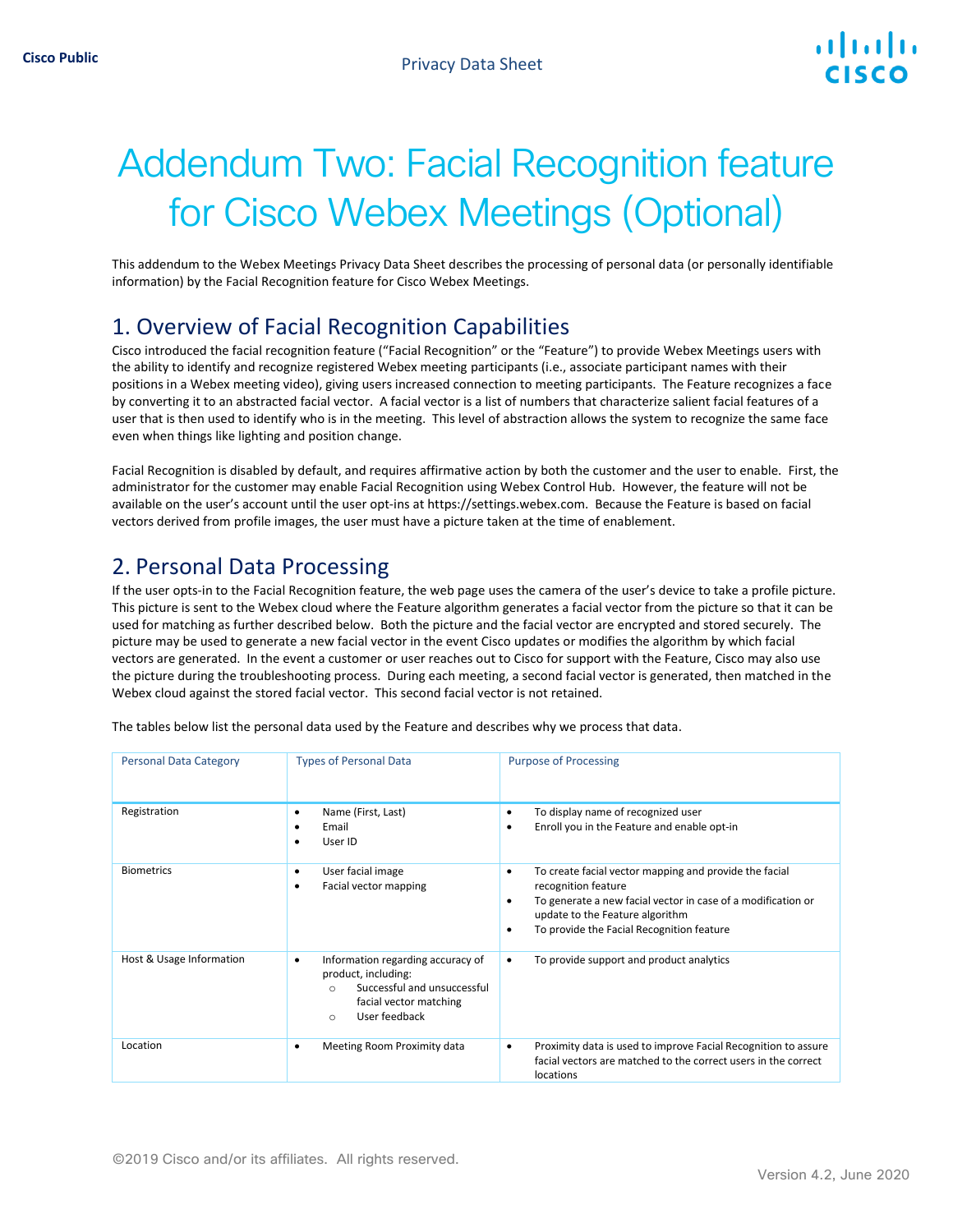

| <b>Personal Data Category</b> | <b>Types of Personal Data</b>        | <b>Purpose of Processing</b>                                                                                                                        |
|-------------------------------|--------------------------------------|-----------------------------------------------------------------------------------------------------------------------------------------------------|
| Calendar                      | Meeting Room Calendar<br>Information | Calendar information is used to improve Facial Recognition to<br>assure facial vectors are matched to the correct users in the<br>correct locations |

#### 3. Access Control

| <b>Personal Data Category</b> | Who has access                               | Purpose of the access                                                                                                                                                                                             |
|-------------------------------|----------------------------------------------|-------------------------------------------------------------------------------------------------------------------------------------------------------------------------------------------------------------------|
| Registration                  | Cisco                                        | To display name of recognized user<br>٠<br>Enroll you in the Feature and enable opt-in<br>٠                                                                                                                       |
|                               | Customer                                     | View user facial recognition registration status<br>٠                                                                                                                                                             |
|                               | Users through<br>https://settings.webex.com/ | View and modify facial recognition registration details<br>$\bullet$                                                                                                                                              |
| <b>Biometrics</b>             | Cisco                                        | To provide the Facial Recognition feature<br>٠<br>Algorithm improvement<br>٠<br>To troubleshoot issues in the event a customer or user requests<br>٠<br>support<br>To provide the Facial Recognition feature<br>٠ |
| Host & Usage Information      | Cisco                                        | To provide support and product analytics<br>٠                                                                                                                                                                     |
| Location                      | Cisco                                        | Proximity data is used to improve Facial Recognition to assure<br>٠<br>facial vectors are matched to the correct users in the correct<br>locations                                                                |
| Calendar                      | Cisco                                        | Calendar information is used to improve Facial Recognition to<br>٠<br>assure facial vectors are matched to the correct users in the<br>correct locations                                                          |

## 4. Data Portability

While Webex Meetings allows Customers and users to export data as described in Section 5 of the Webex Meetings Data Privacy Sheet, it does not support the automatic export of Facial Recognition data.

# 5. Data Deletion & Retention

| <b>Type of Personal Data</b> | <b>Retention Period</b>                                                                                                                                                                   | Reason and Criteria for Retention                                                                                             |
|------------------------------|-------------------------------------------------------------------------------------------------------------------------------------------------------------------------------------------|-------------------------------------------------------------------------------------------------------------------------------|
| Registration                 | User ID is maintained for all active<br>Webex Meetings users. Once a user is<br>deleted from a Customer's account, the<br>User ID is also deleted from the Facial<br>Recognition service. | UserID is used to track your enrollment in the Feature<br>Names are displayed upon a match in the facial recognition feature. |
|                              | All other registration information is not<br>stored or retained by the Facial<br>Recognition service as this information<br>is already stored by Webex Meetings.                          |                                                                                                                               |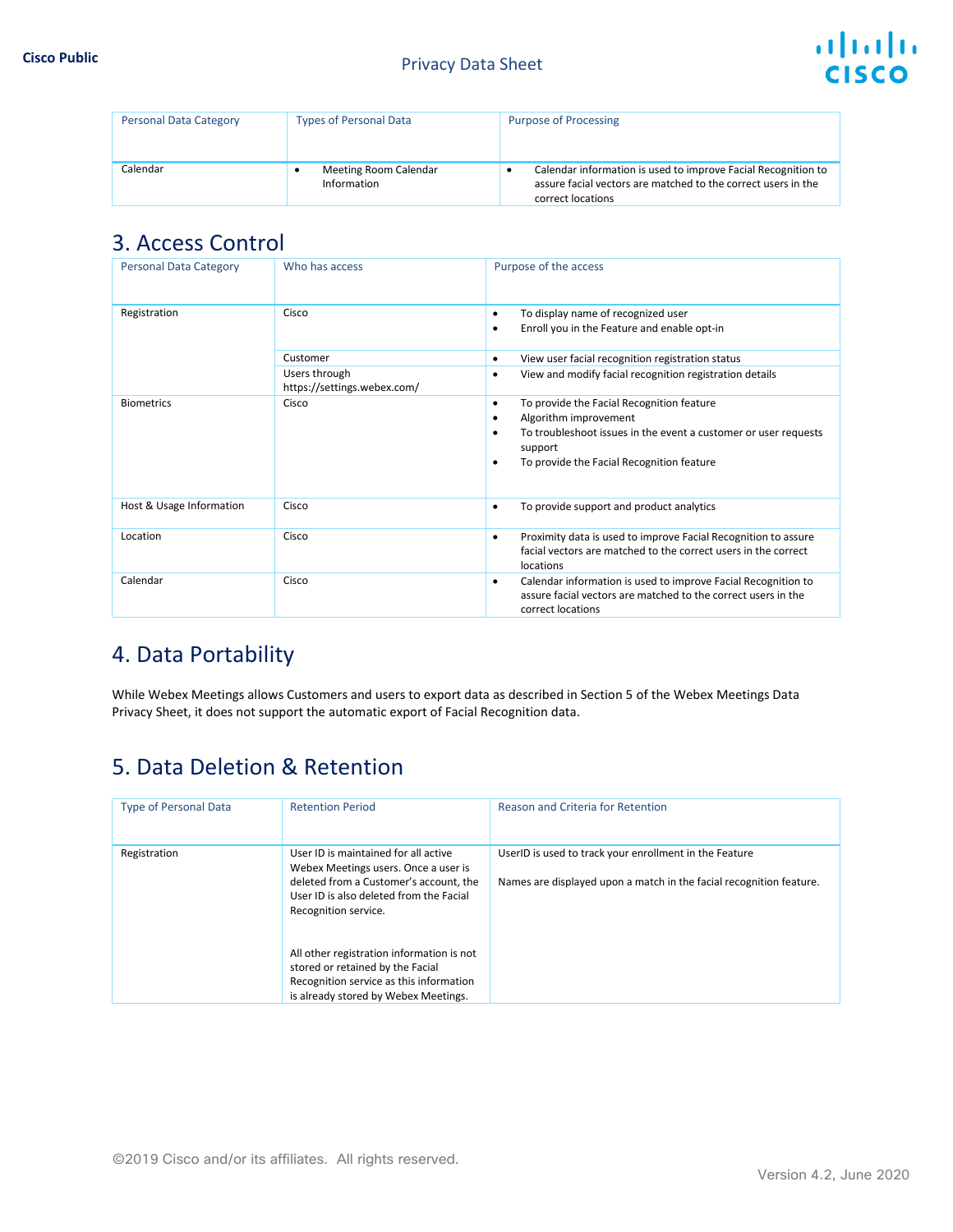

| <b>Type of Personal Data</b> | <b>Retention Period</b>                                                                                                                                                                                                                                                                                                  | Reason and Criteria for Retention                                                                                                                                                                   |
|------------------------------|--------------------------------------------------------------------------------------------------------------------------------------------------------------------------------------------------------------------------------------------------------------------------------------------------------------------------|-----------------------------------------------------------------------------------------------------------------------------------------------------------------------------------------------------|
| <b>Biometrics</b>            | Images: Users control their image<br>retention. The image is retained as long<br>as the feature is enabled and the user<br>leaves the image associated with their<br>profile. The image can be deleted at<br>any time by user.<br>Images for all users are deleted upon<br>customer's discontinuation of the<br>service. | The image is used to provide the Facial Recognition feature, update<br>the facial vector in case of an update to the algorithm, and to<br>troubleshoot issues when requested by a customer or user. |
|                              | Facial vectors are retained as long as<br>the facial images, but are stored<br>separately.<br>Facial vectors are deleted upon<br>discontinuation of the service.                                                                                                                                                         | The facial vectors are used to provide the facial recognition feature.                                                                                                                              |
| Host & Usage Information     | 2 Weeks                                                                                                                                                                                                                                                                                                                  | To provide support and product analytics                                                                                                                                                            |
| Location                     | 2 days                                                                                                                                                                                                                                                                                                                   | Proximity data is used to improve facial recognition to assure images<br>are assigned to the correct users in the correct locations.                                                                |
| Calendar                     | Facial Recognition does not store or<br>retain this information separately than<br>already maintained by Webex<br>Meetings.                                                                                                                                                                                              | Calendar data is used to improve facial recognition to assure images<br>are assigned to the correct users in the correct locations.                                                                 |

# 6. Personal Data Security

The table below summarizes encryption architecture of data stored specifically for the Facial Recognition feature.

| <b>Personal Data Category</b> | <b>Type of Encryption</b>                 |  |
|-------------------------------|-------------------------------------------|--|
|                               |                                           |  |
|                               |                                           |  |
| Registration                  | Encrypted in transit, AES 256 for storage |  |
| Images                        | Encrypted in transit, AES 256 for storage |  |
| <b>Biometrics</b>             | Encrypted in transit, AES 256 for storage |  |
| Host & Usage Information      | Encrypted in transit, AES 256 for storage |  |
| Location                      | Encrypted in transit, AES 256 for storage |  |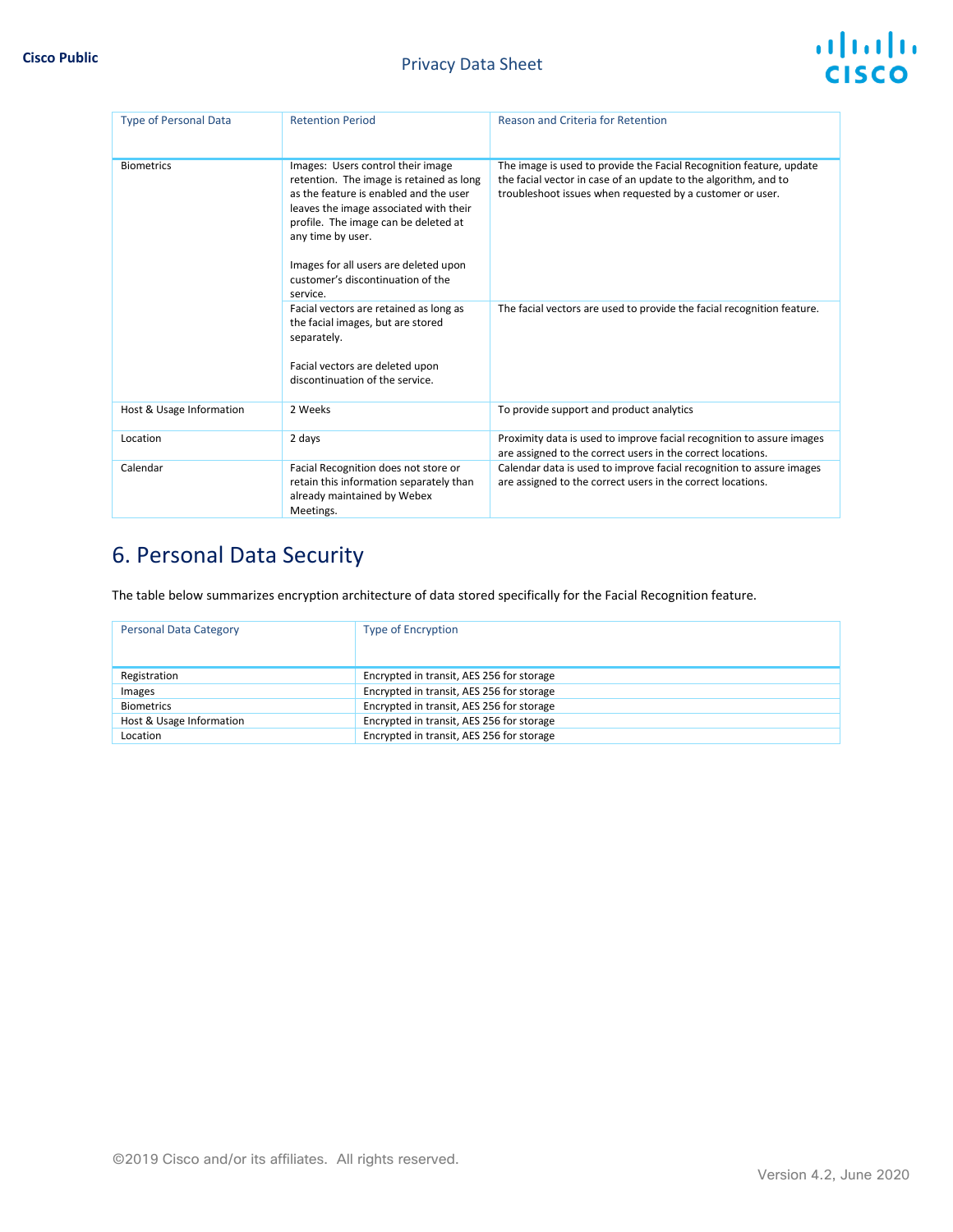# Addendum Three: Webex Assistant for Meetings (Optional)

This addendum to the Webex Meetings Privacy Data Sheet describes the processing of personal data (or personal identifiable information) by the Webex Assistant for Meetings ("Webex Assistant" or "Assistant") feature for Cisco Webex Meetings.

#### 1. Overview of Webex Assistant Capabilities

Webex Assistant for Meetings is an intelligent, interactive virtual meeting assistant that makes meetings searchable, actionable, and more productive. When Webex Assistant is turned on, the meeting host and participants can capture meeting highlights with one click or through a voice command. Even when Webex Assistant joins a Meeting, it will only be activated by the wake word, "OK Webex." Once the wake word is detected, the voice command is streamed to the cloud for speech-to-text transcription and processing. Any participant can use one of many voice commands and create a meeting highlight. Meeting Highlights can include meeting key points, notes, summaries, agendas, action items or decisions. Webex Assistant can also show captions so that no one misses a word of what's being said. Additionally, a meeting host can record the meeting to get a post-meeting transcript.

Webex administrators can provision Webex Assistant for Meetings for an organization, an entire Webex site, or for specific users through license assignment. A Customer's administrator can enable and disable Webex Assistant at any time. The administrator may also set the Assistant default to be either ON or OFF at meeting start times. If the Assistant is set to default ON by an administrator, the Assistant will be on when the meeting begins but can be disabled. If Assistant setting is set to OFF, the meeting host will have to explicitly turn on the Assistant in the meeting in order to use it.

Cisco has put several controls in place to ensure user transparency. When Webex Assistant is enabled, the Webex Assistant icon appears in the lower left of the host and participant's screen. On Webex endpoint devices, there will be a visual cue similar to the existing one you see when a meeting is recorded. Additionally, when the host turns on Webex Assistant in a meeting, there will be an audio announcement made to all participants on the call, even if they join late. As further described below, the host can choose to share the transcript and meeting highlights with other Webex Meeting users.

## 2. Personal Data Processing

| <b>Personal Data Category</b> | <b>Types of Personal Data</b>                                                                                                           | <b>Purpose of Processing</b>                                                                                                                           |
|-------------------------------|-----------------------------------------------------------------------------------------------------------------------------------------|--------------------------------------------------------------------------------------------------------------------------------------------------------|
| User Information              | Name (First, Last)<br>٠<br>Email<br>٠<br>Username<br>٠<br>Unique User Identifier (UUID)<br>٠                                            | Provision Webex Assistant licenses to specific Webex Meeting<br>٠<br>users or to an entire organization or site<br>Provide the Webex Assistant service |
| Audio Information             | <b>Meetings Recordings</b><br>$\bullet$<br>Audio Commands to Webex<br>٠<br>Assistant<br>Audio associated with meeting<br>٠<br>Highlight | Provide the Webex Assistant Service<br>$\bullet$                                                                                                       |
| <b>Transcript Information</b> | <b>Meeting Transcript</b><br>٠<br>Text of meeting Highlight<br>٠                                                                        | Provide the Webex Assistant service<br>٠                                                                                                               |

The tables below list the personal data used by the Feature and describes why we process that data.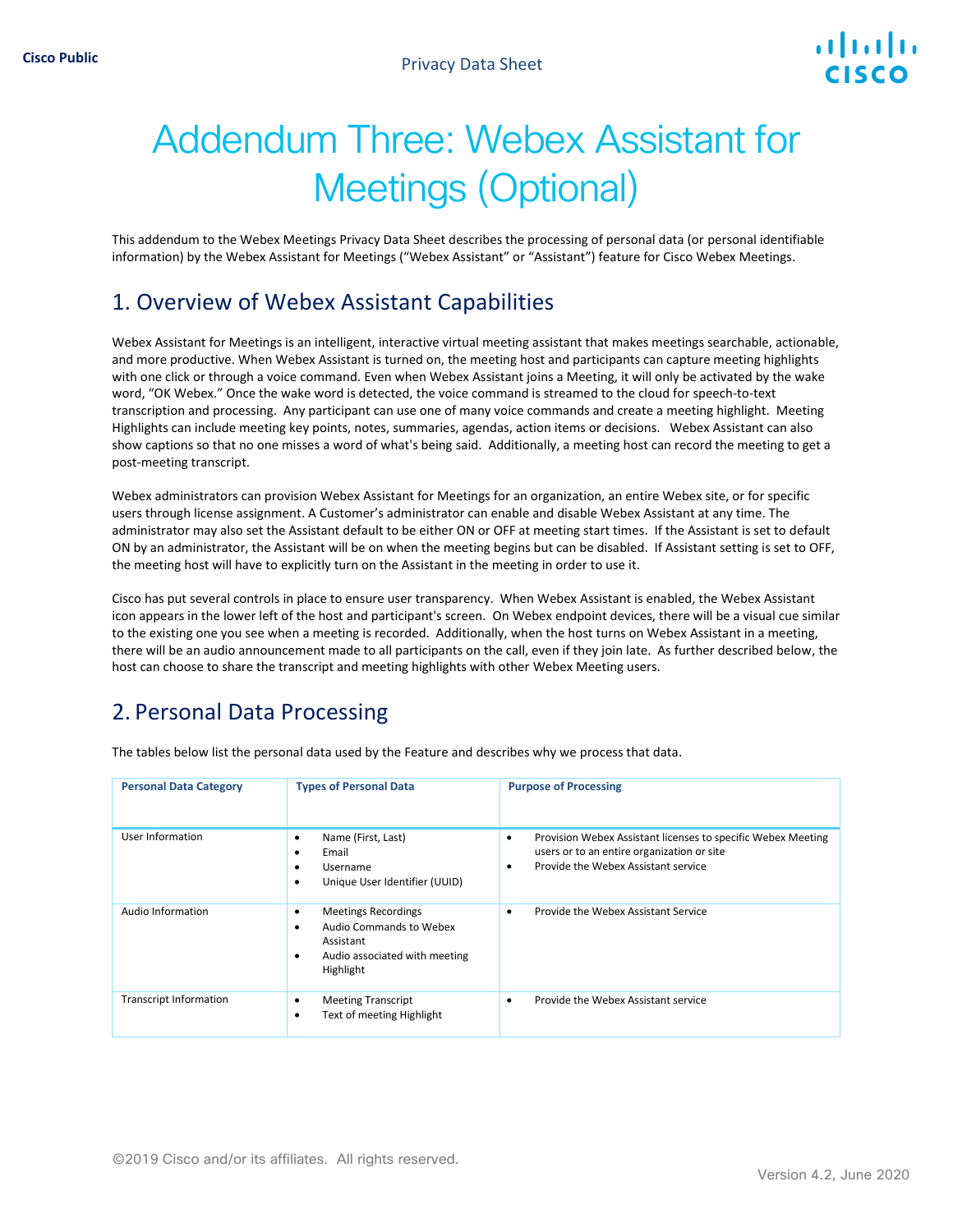| <b>Personal Data Category</b> | <b>Types of Personal Data</b>                                                                                                                                                     | <b>Purpose of Processing</b>                                                                                                                                                                                              |
|-------------------------------|-----------------------------------------------------------------------------------------------------------------------------------------------------------------------------------|---------------------------------------------------------------------------------------------------------------------------------------------------------------------------------------------------------------------------|
| Host and Usage Information    | Usage of the Webex Assistant<br>features, including number of<br>meetings with Assistant enabled,<br>number/type of Highlight<br>views/edits/downloads,<br>troubleshooting events | Provide the Webex Assistant service<br>٠<br>Understand how the service is used<br>٠<br>Provide Customer with usage information<br>٠<br>Diagnose technical issues<br>Improve the technical performance of the service<br>٠ |

## 3. Access Control

| <b>Personal Data Category</b> | Who has access | <b>Purpose of the access</b>                                                                                                                                                                                  |
|-------------------------------|----------------|---------------------------------------------------------------------------------------------------------------------------------------------------------------------------------------------------------------|
| User Information              | Cisco          | Enroll the to the Webex Assistant service.                                                                                                                                                                    |
|                               | Customer       | Provision Webex Assistant licenses to specific Webex Meeting users or<br>to an entire organization or site                                                                                                    |
| Audio Information             | Cisco          | While Cisco operates the Service, Cisco will not access this data unless<br>it is shared with Cisco by Customer and will only access in accordance<br>with Cisco's data access and security controls process. |
|                               | Customer       | Customer will continue to have access to Meeting Recordings in<br>accordance with Customer's personal data policy and as described in<br>the Meetings Privacy Data Sheet.                                     |
|                               | User           | A meeting host will be able to view, access and/or delete Highlights. A<br>host may share and give certain edit permissions to other Webex<br>Meetings users.                                                 |
| <b>Transcript Information</b> | Cisco          | While Cisco operates the Service, Cisco will not access this data unless<br>it is shared with Cisco by Customer and will only access in accordance<br>with Cisco's data access and security controls.         |
|                               | User           | A meeting host will be able to view, access and/or share Transcript<br>Information. A host may share and give certain edit permissions to<br>other Webex Meetings users.                                      |
| Host and Usage Information    | Cisco          | Support and improve the Service in accordance with Cisco's data<br>access and security controls.                                                                                                              |
|                               | Customer       | View and analyze usage information.                                                                                                                                                                           |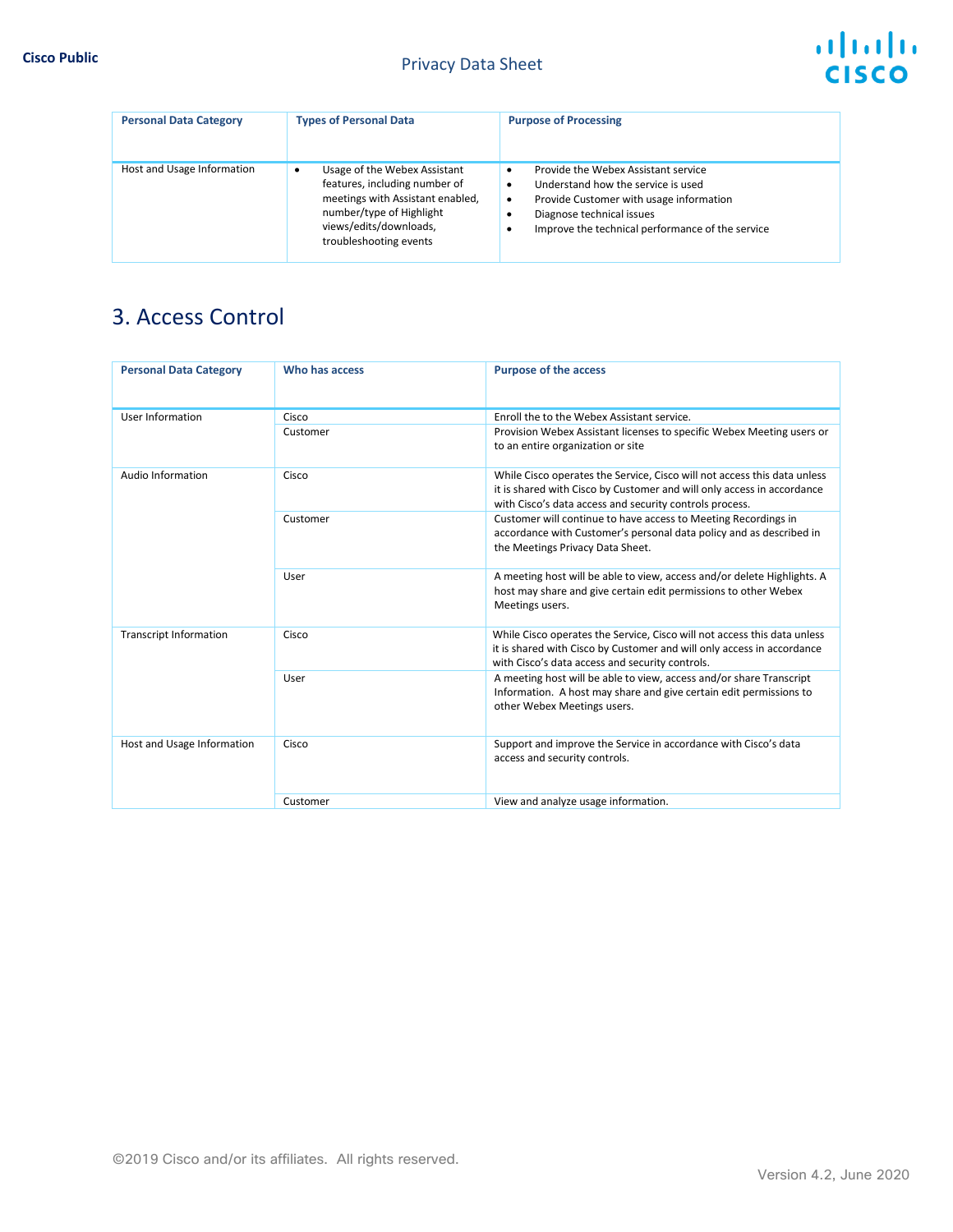

# 4. Cross Border Transfers

Cisco leverages its own data centers as well as third-party hosting providers and business partners to deliver the Service globally. Webex Assistant Audio and Transcript Information will be stored in the same location in which the Customer is provisioned for Webex Meeting recordings. Although Webex Assistant may process data in AWS as listed in Section 8 below, no data will be stored there.

Cisco has invested in a number of transfer mechanisms to enable the lawful use of data across jurisdictions, as fully described in the Cisco Webex Meetings privacy data sheet.

## 5. Data Portability

Users have the option to email any transcript or Highlight to a selected email account.

#### 6. Data Deletion & Retention

Subject only to their employer's corporate retention policies, users with an active subscription have control over their Audio and Transcript Information and can delete such information from their account through the My Webex Page as described below. If you have any questions regarding deletion or deletion requests, please email privacy@cisco.com.

| <b>Type of Personal Data</b>  | <b>Retention Period</b>                                                                                                                                | <b>Reason and Criteria for Retention</b>                                                                                                                     |
|-------------------------------|--------------------------------------------------------------------------------------------------------------------------------------------------------|--------------------------------------------------------------------------------------------------------------------------------------------------------------|
| User Information              | User Information is not separately<br>stored or retained by the Webex<br>Assistant service as this information is<br>already stored by Webex Meetings. | User Information is not separately stored or retained by the Webex<br>Assistant service as this information is already stored by Webex<br>Meetings.          |
| Audio Information             | Active Subscriptions: Audio Information<br>deleted at Customer's or user's<br>discretion.<br>Terminated Service: Deleted within 60<br>days             | Audio Information is retained in order to provide you with the service<br>and will be deleted once it is no longer necessary to provide the<br>service.      |
| <b>Transcript Information</b> | Active Subscriptions: Highlights may be<br>deleted at Customer's or user's<br>discretion.<br>Terminated Service: Deleted within 60<br>days             | Transcript Information is retained in order to provide you with the<br>service and will be deleted once it is no longer necessary to provide<br>the service. |
| Host and Usage                | Deleted after 3 years.                                                                                                                                 | Usage information used to conduct analytics and measure statistical<br>performance is retained but pseudonymized.                                            |